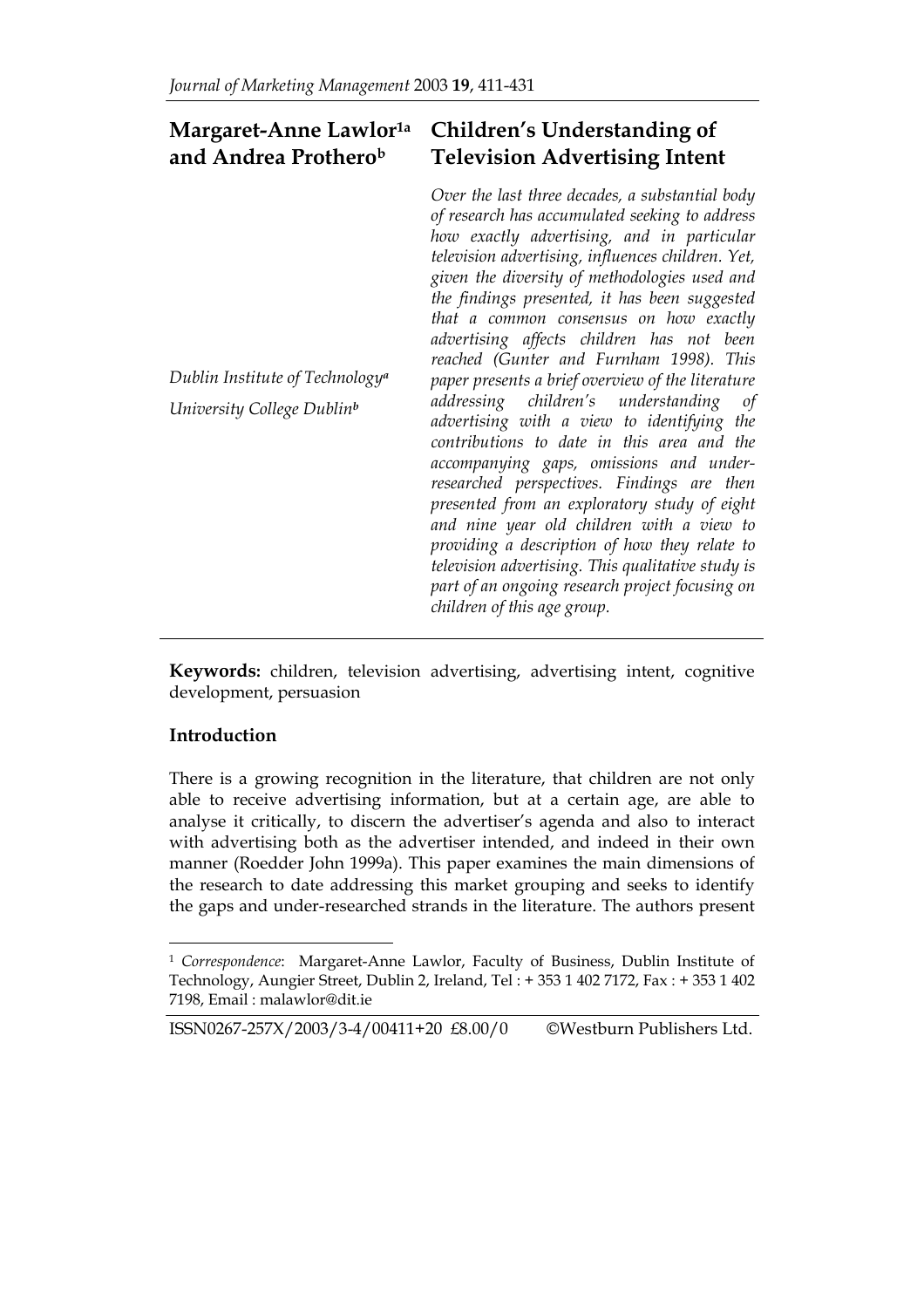findings from an exploratory study of eight and nine year old Irish children which indicate that the children in this sample are actively discerning and engaging with this form of communication. Whilst this exploratory research is part of an ongoing study, it is hoped that it may contribute to our understanding of whether and how children of this age differentiate between advertising and programming whilst also exploring their understanding of advertising intent.

The paper commences with a brief overview of the literature addressing advertising to children and the principal strands within. This is followed by a presentation of the research undertaken and a discussion of the findings.

## **Advertising and Children – The Research to Date**

Over the last three decades, a substantial body of research has accumulated seeking to address how exactly advertising, and in particular television advertising, influences children. The **cognitive** effects of advertising on children include the level of attention given to advertisements, the child's ability to distinguish between advertisements and programmes and the child's interpretation and memory of the advertisement (Young 1990). The influence that advertising may exert on children's **attitudes** has been examined in terms of children's attitudes towards advertising (Preston 2000; Bever, Smith, Bengen and Johnston 1975; Robertson and Rossiter 1974). Furthermore, the literature has considered whether children's attitudes towards advertising affect their attitudes towards the product being advertised (Riecken and Yavas 1990).

The **behavioural** effects of advertising on children have been considered in terms of the child's propensity to pose purchase requests to parents (Robertson and Rossiter 1974; Ward and Wackman 1972) as well as the link between television advertising and the child's choice of food (Goldberg 1990; Goldberg, Gorn and Gibson 1987; Bolton 1983).

The literature has also considered the **negative outcomes** of advertising (Atkin 1978; Goldberg and Gorn 1978) whilst other areas of interest include the **effects of adult-targeted advertising** on children (Mizerski 1995; Grube 1993; Fischer, Schwartz, Richards, Goldstein and Rojas 1991).

# **Gaps and Disagreement in and Recency of the Research**

A review of the literature would suggest that the greater portion of the research addressing advertising and children has been concentrated in North America and many of the key studies originated in the seventies and eighties. Whilst there is an increasing amount of research and commentary emanating from Europe (Preston 2000 1999; Young 2000; Bergler 1999), it is also clear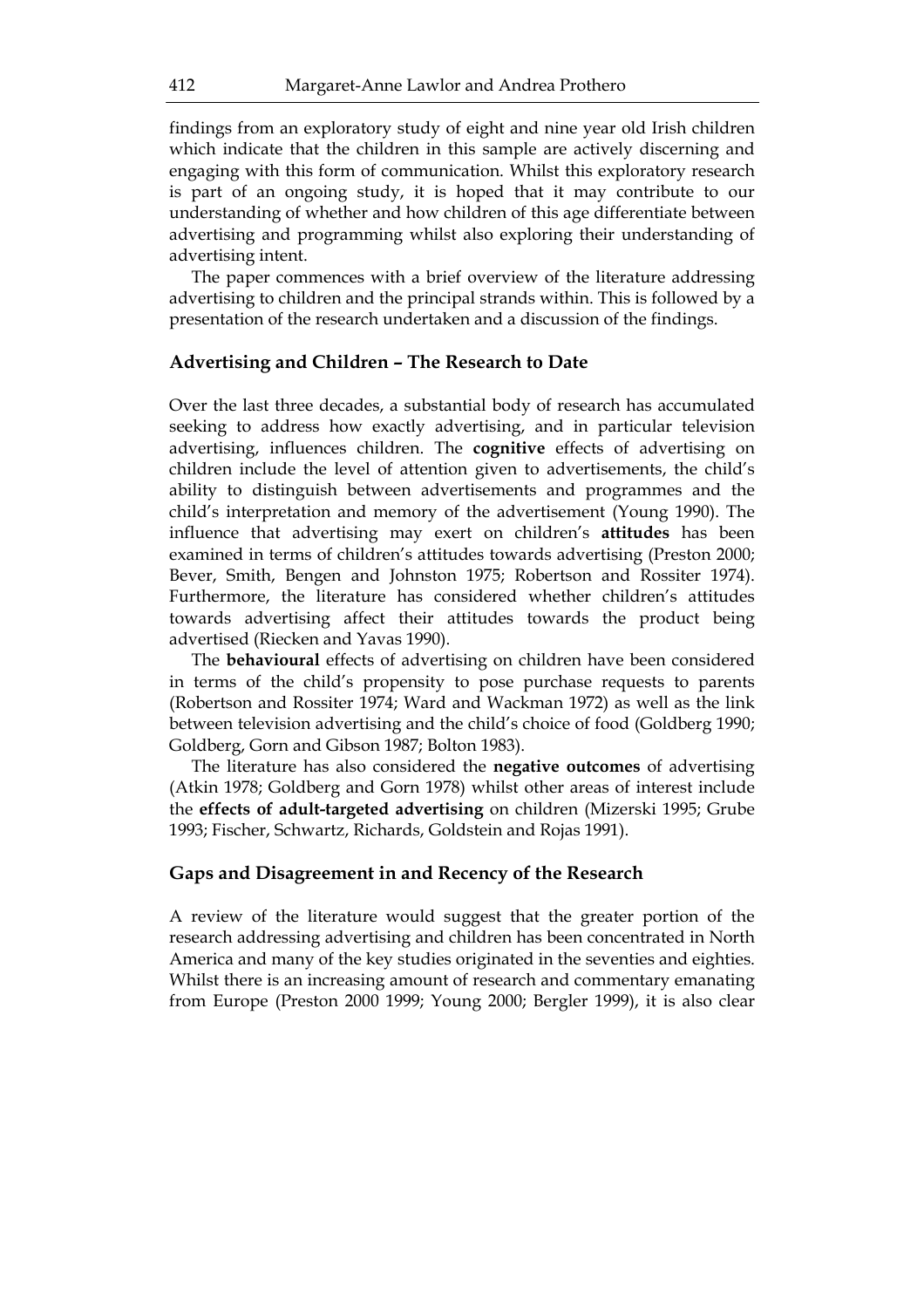that there are fewer academic researchers involved in this area today (Bandyopadhyay, Kindra and Sharp 2001).

Indeed, it is interesting to note that within the literature, there is much debate and disagreement as to how exactly advertising affects children. This can be attributed to age-related factors in many of the research studies and also the research methodology used. With regard to age, for example, there is much debate concerning the age at which children can distinguish between advertising and programming. The research methods that have been used to better our understanding of this area have also come in for criticism (Gunter and Furnham 1998). For example, non-verbal methods such as pictures have constituted a crude means of illustrating that children aged under five years understand advertising's selling intent (Macklin 1987; Donohue, Henke and Donohue 1980). However, the use of verbal methods, in particular, openended questions, have yielded different results whereby it has been argued that an approximate age of nine or ten is crucial in explaining children's understanding of advertising intent. Furthermore, much of the research has generated criticism on the basis of its use of experimentation or small samples (Kinsey 1987).

Therefore, a review of the literature would suggest that whilst a large body of research has accumulated addressing our understanding of advertising and children, there still remains' many unresolved areas and elements of contention. One cognitive strand which is addressed in this particular study is that of children's ability to distinguish between advertising and programming and resultingly, to discern advertising intent.

# **Children's Ability to Differentiate between Television Programmes and Advertising**

The child's ability to distinguish between a programme and an advertisement is an area within the literature that has attracted much disagreement. For example, key studies such Rubin's (1974) study of two to seven year olds and Kunkel and Roberts' (1991) study of children under five years suggested that the children were unable to make the distinction. Conversely, Gaines and Esserman's (1981) study of children aged five years plus and Levin, Petros and Petrella's (1982) study of children aged under five years, suggested that the children were able to make this distinction.

The disagreement can be explained by considering the relative age-group studied as well as the research methodology used (e.g. non-verbal, verbal and observational). There is a strong school of thought that argues that five years is the watershed age at which children develop the facility for making the advertising/programme distinction (Preston 2000; Young 1990; Dorr 1986; Blosser and Roberts 1985). Children use a number of cues to help them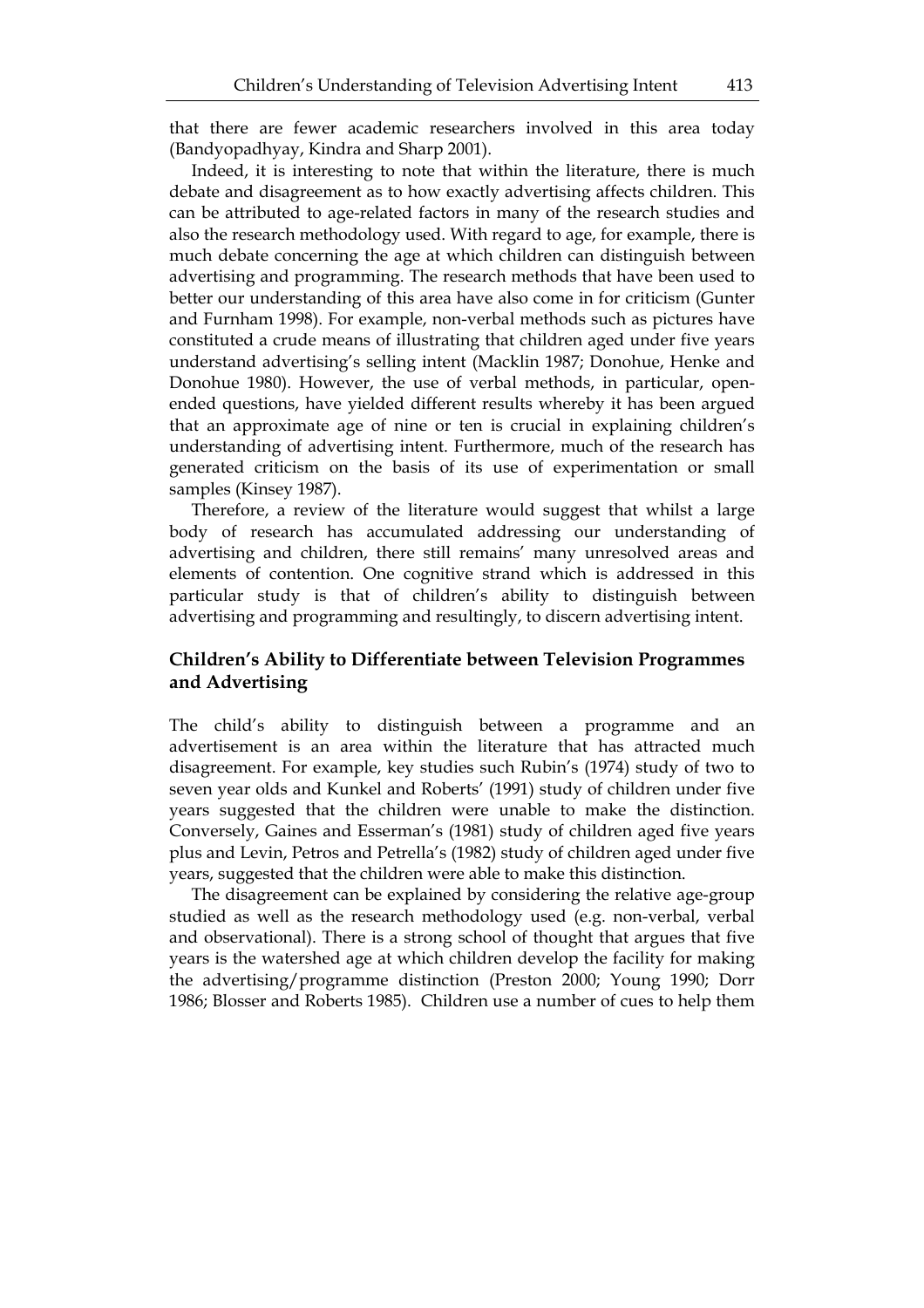make this distinction including humour, music and the use of cartoon characters (Dorr 1986) as well the length and overall difference in genre between an advertisement and a programme (Bandyopadhyay, Kindra and Sharp 2001).

However, it has been acknowledged, that where younger children are able to indicate *how* an advertisement is different from a programme, they are often unable to explain *why* the two are different, as was the case in Butter, Popovich, Stackhouse and Gardner's (1981) study of four and five year olds.

# **Children's Understanding of Advertising Intent**

Martin (1997) has defined advertising intent in terms of the child's understanding of an advertisement and furthermore, their comprehension of the advertiser's raison d'etre for using advertising. In this manner, the child's understanding of advertising intent has been widely considered under the headings of informational/assistive (Macklin 1987; Robertson and Rossiter 1974) and persuasive/selling (Oates, Blades and Gunter 2002; Blosser and Roberts 1985; Macklin 1985; Donohue, Henke and Donohue 1980). The informational/assistive role refers to an advertisement's ability to give product information to the target audience (Preston 2000) whilst the persuasive/selling role refers to advertising's objective of encouraging purchase. A broadening of the definition of advertising intent was offered by Blosser and Roberts (1985) who suggested that the five objectives were information, teaching, entertainment, selling and persuasion.

It has been suggested elsewhere (Lawlor and Prothero 2002) that the two principal types of intent (informational and persuasive) represent the advertiser's agenda or perspective and that accordingly, the vast majority of research studies have sought to explore children's understanding of the advertiser's agenda. Whilst this is a very relevant area of study, it is equally argued that there is a requirement to explore what advertising means to children, in terms of illustrating their understanding of why advertising exists, over and beyond that of the advertiser's intent. Is it possible for the child to take meanings from advertising other than those intended by the advertiser?

The following sections detail the research methodology that was employed in this study and the findings that emanated from this research whereby the focus was on an exploration of eight and nine year old children's holistic understanding of advertising and advertising intent, over and beyond their understanding of the advertiser's objectives.

## *Research Methodology*

Twenty-six children aged eight and nine years, participated in this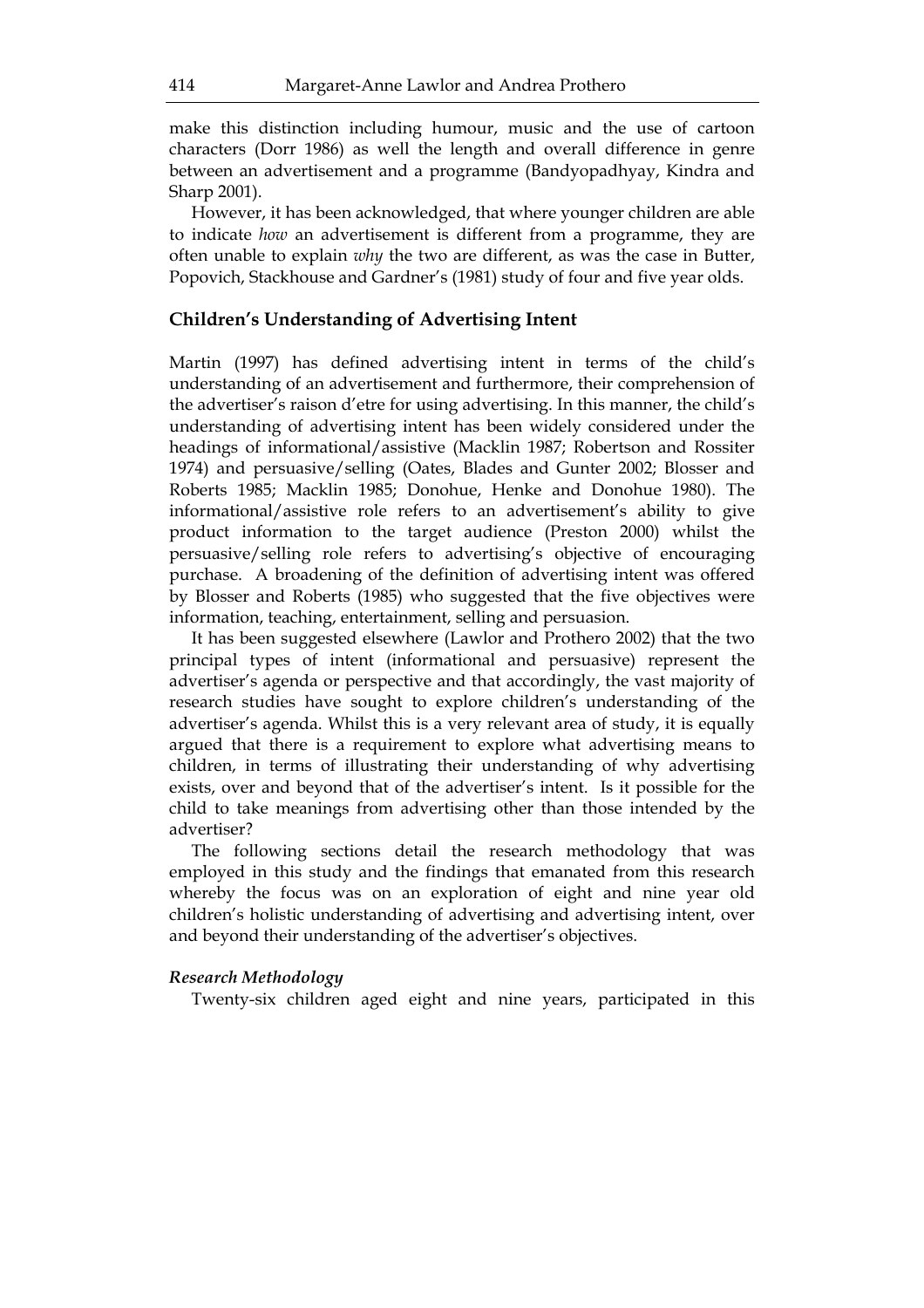research which took the form of small group discussions. The research was conducted in the summer of 2002 in a school near Dublin. Specifically the group discussions comprised five groups of four children and two groups of three children. The groups were also single gender groups in line with Gunter and Furnham's (1998) observation that boys have a tendency to be more competitive in a group situation and will want to make their feelings known whereas girls tend to be more co-operative and considerate with regard to each other. The sample size was approached with due consideration to de Ruyter and Scholl's (1998) observation that qualitative research is characterised by small samples, and as was the case in this study, the objective of such research is to gain insights into a particular area as opposed to establishing "how many people share a certain opinion" (page 8).

Small group discussions were deemed appropriate with a view to exploring children's understanding of advertising's intent. Threlfall (1999) suggests that group discussions are ideal for topics that are subject to the convictions and ideas of others. Advertising is a social artefact that falls under this description in that it seeks to target groupings or audiences and also may be consumed in a social context.

The disadvantages of group discussions, especially a tendency to say what is deemed to be socially acceptable, were noted. However, a key consideration in this study was the requirement to establish rapport with the children and to do so in a familiar setting. It was felt that this could be achieved by employing small group discussions in a classroom setting.

To this end, the findings reported here are exploratory and seek to offer insights into how the eight and nine year old respondents distinguish television advertising from programming and furthermore their discernment of advertising intent.

## *Rationale for Age Group Selection*

A sample of eight and nine year old children was chosen on the basis that the authors wished to explore the children's understanding of advertising and this required the children to be able to consider and evaluate the advertiser's perspective. The cognitive and social development literature was considered and one of the key conclusions arising from this process was that the child's understanding of the advertiser's rationale for using advertising emerges at an approximate age of seven to eight years (Roedder John 1999b; Blosser and Roberts 1985; Ward, Wackman and Wartella 1977). Reference was made to the contribution of Piaget's (1970) explanation of child development, and specifically the cognitive development of children aged seven to eleven years. Application of Piagetian theory would suggest that children in this age group are able to move beyond accepting advertising at face value and become more evaluative concerning advertising messages.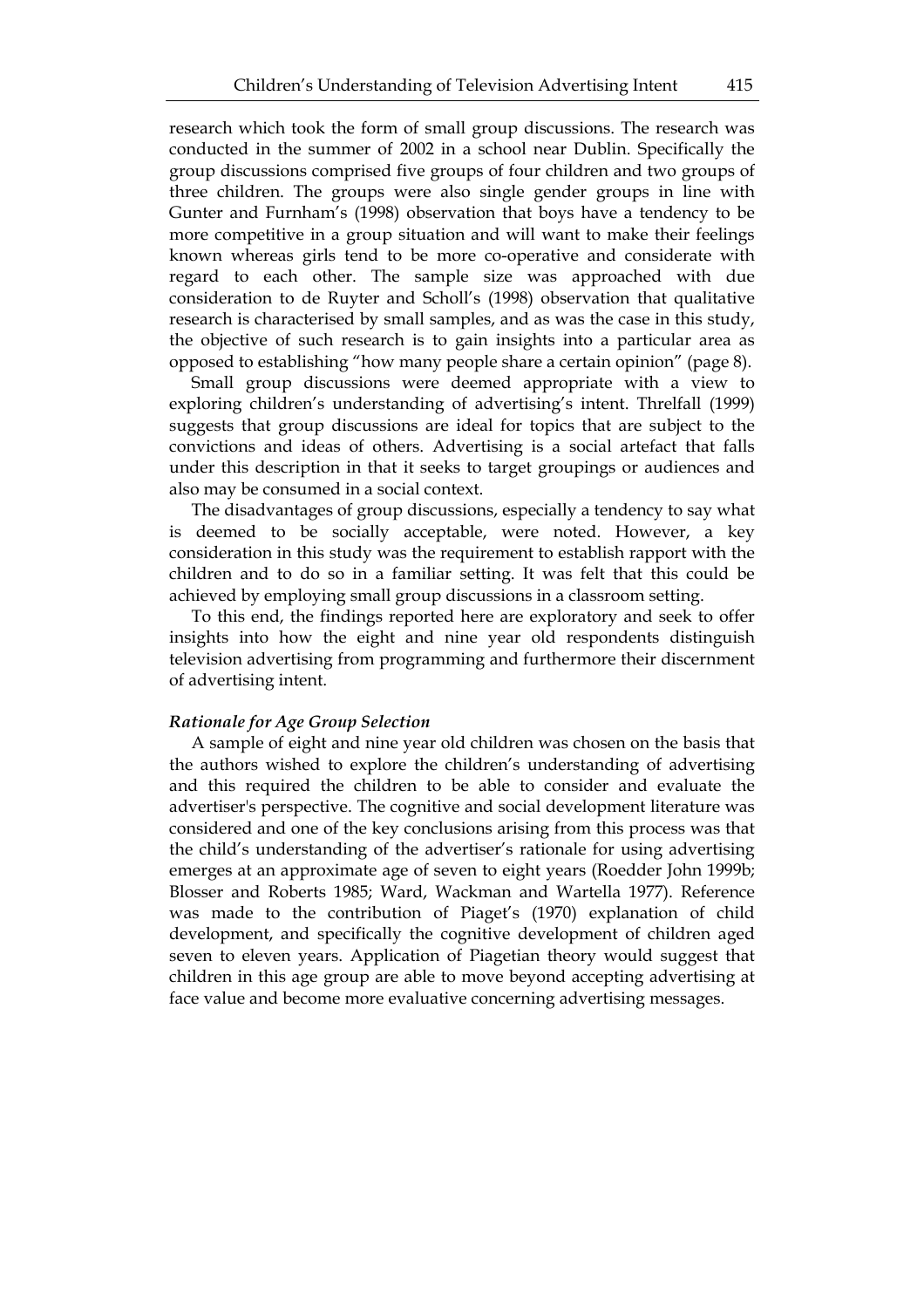It is acknowledged that Piaget's framework has attracted some criticism for being too rigid and neat (Cantor and Nathanson 1996) and for underestimating the child's development within a socio-cultural context (Rutland 1986). Nevertheless, Piaget's theory of cognitive development has been acknowledged as having a major impact on the study of age-related issues concerning advertising to children (Chan 2000; Roedder John 1999b; Bijmolt, Claassen and Brus 1998; Pawlowski, Badzinski and Mitchell 1998; Rubin 1974).

A further justification for focusing on the eight and nine year old sample is found in the social development literature. Selman's (1980) contribution concerning the child's social development, explores the child's ability to understand the perspectives of other people. According to Selman's categorisation, it is not until the approximate age of eight to ten years that children begin to recognise, consider and question another person's viewpoint. This would therefore support the employment of a sample aged eight and nine years in this study.

## *Interview Procedures*

With the agreement of the school principal, the interviews were conducted in a school classroom during school hours. Each group interview lasted approximately 45-60 minutes. The interview commenced by inviting the children to talk about their television viewing practices and preferences. All of the children indicated that they watched television everyday, that is, on weekdays/schooldays and at the weekend. The amount of exposure to television ranged from fifteen minutes to two hours on a weekday. The majority of children spoke of watching approximately one hour of television per day and indicated that the amount of television watched during the week was a factor of the extent of homework assignment, parental rules and extracurricular activities such as football practice. Accordingly, more television was watched at the weekend in the absence of school and homework.

The children were invited to discuss advertisements that they had seen on television and were then asked to indicate how they differentiated between an advertisement and a programme. An area that was exhaustively discussed was their understanding as to the rationale for advertising or advertising intent. It was observed that the children spoke very knowledgeably about television advertising and programming and an analysis of the transcripts illustrated a level of sophistication and familiarity across the groups, with advertising strategy and techniques. A number of general themes/questions were introduced into each discussion such as "tell me why there are ads on television" and where the children introduced their own observations, for example, of a celebrity appearing in an advertisement, the facilitator probed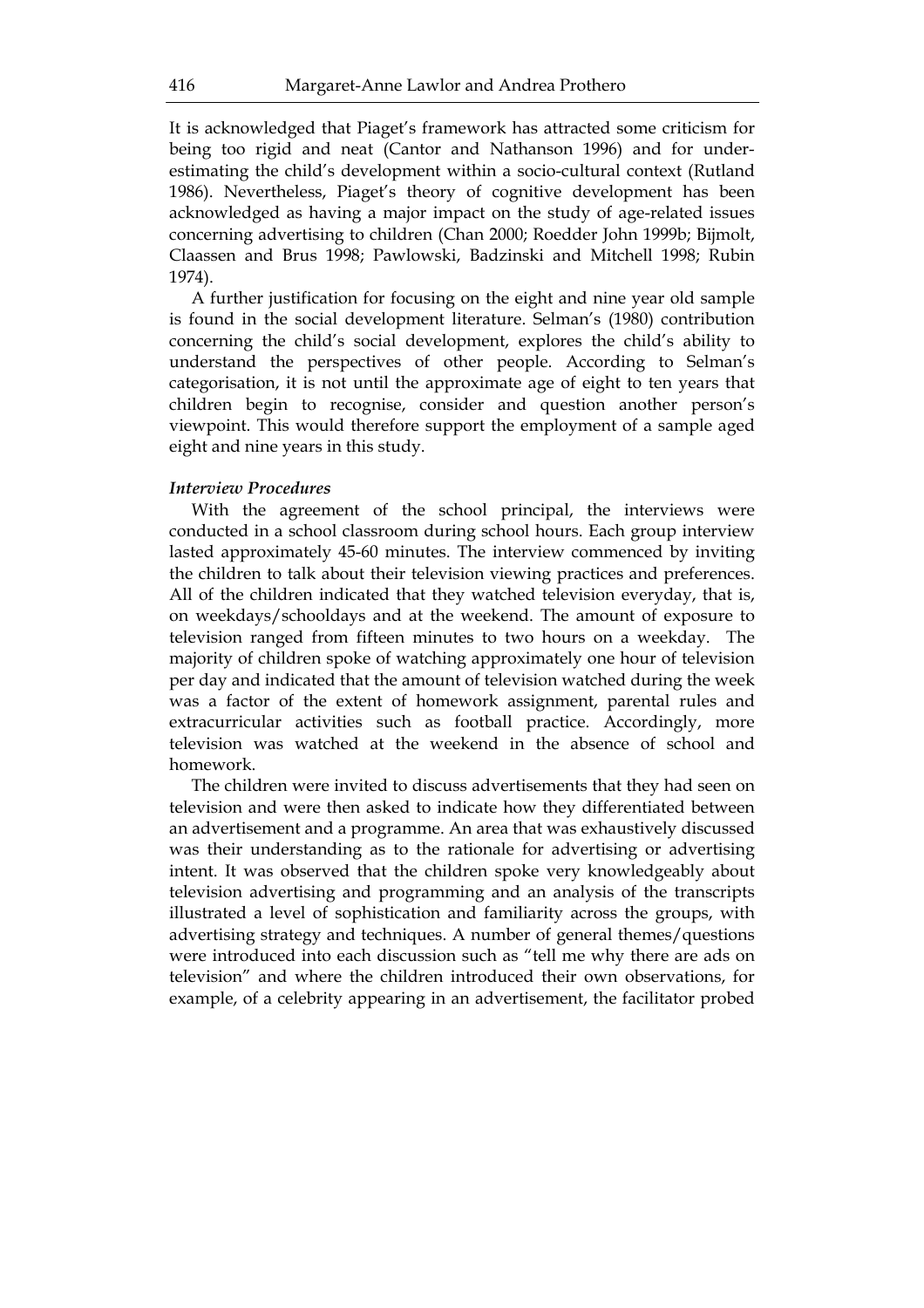using phrases such as "tell me more about that" and "why do these people appear in ads?" A key consideration in this research was the requirement not to 'lead' the respondents but instead to encourage them to discuss their experiences of advertising in their own words.

The interviews were tape-recorded with the permission of the children. The group discussions were later transcribed and content analysis was employed using a traditional cut and paste technique. A number of key themes emerged and the findings are presented according to the themes identified above.

# **Ability to Differentiate between Television Programmes and Advertisements**

Consistent with the literature, children demonstrated their ability to differentiate between advertising and programming by referring to the relative difference in length, content and the overall difference in genre. The most identifiable cue as identified by all of the respondents was that of **length**: "*ads go on for 30 seconds and then they go off and it is different for a programme because a programme would go on for longer. You just know, if you got into it, then it would go into a break*" (female, aged 8).

This was echoed by a further reference to the length of the advertisement as well as a spoken or written reference to the **name of the programme**. In this manner, the respondents looked to the name of the programme as a means of distinguishing it: *"Ads are usually just a few seconds. Also they don't show the name at the beginning like they do in a cartoon"* (male, 8). Furthermore, another means of identifying a programme was the **list of credits** supplied at the end: *"It says at the end who is doing the acting and the voices at the end of a programme"* (male, 8).

Indeed, much discussion was given to how the television channels tend to help in this differentiation whereby a programme presenter or **continuity announcer** signifies the beginning of a commercial break: *"usually they go on the programme 'we're going to stop for an ad now'"* (male, 8). This was supported by *"On Fox Kids, they say 'it's time for whatever programme you want to watch after the break'"* (male, 8).

Another way of differentiating an advertisement from a programme was a **familiarity with the programmes**: *"I know nearly all the programmes on TV"*  (female, 8).

This is consistent with Bandyopadhyay, Kindra and Sharp's (2001) contention that children recognise the difference between advertising and programming by referring to the difference in length and content, attentionarousing devices and the overall difference in genre between an advertisement and a programme.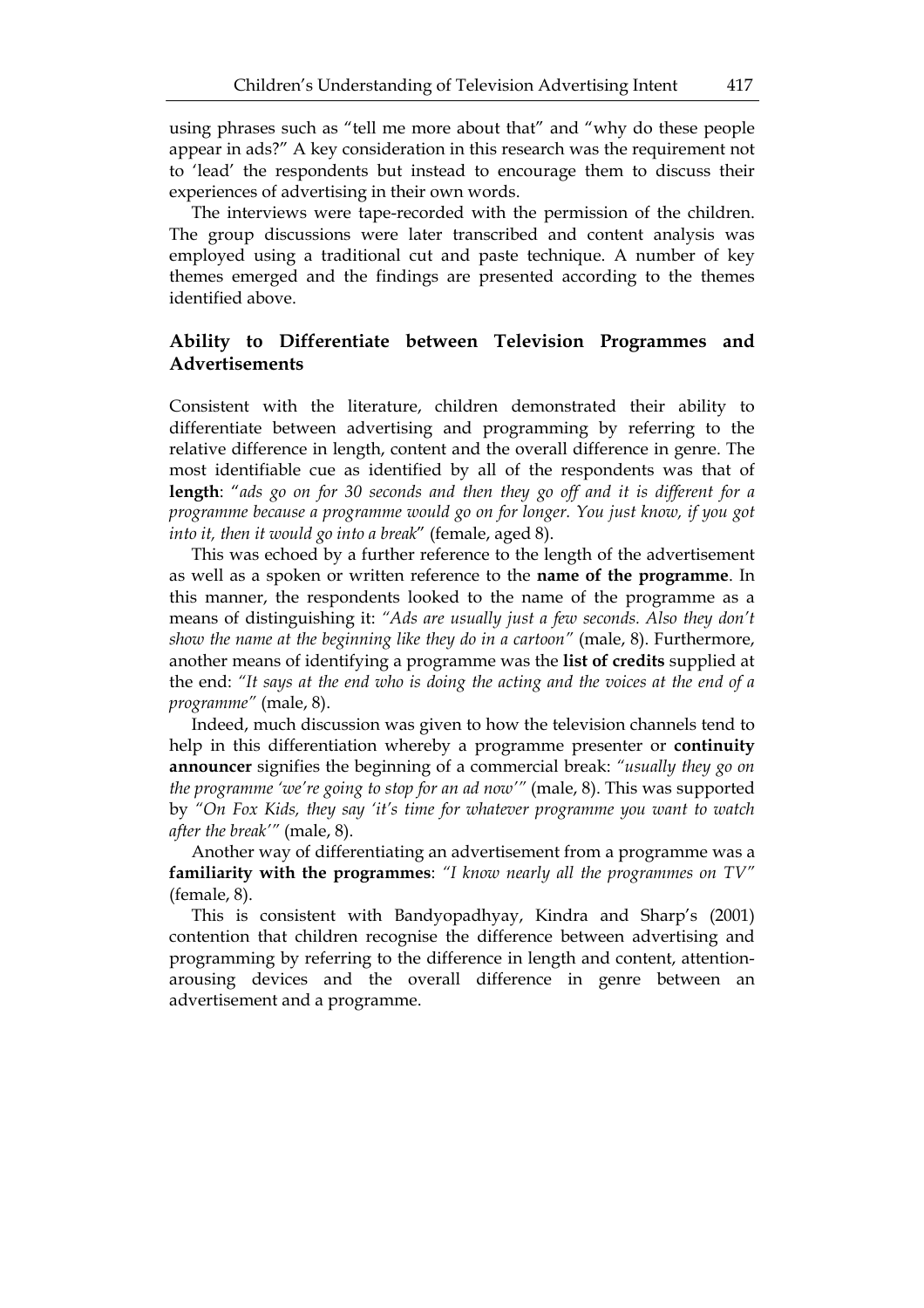The groups were in agreement that advertisements and programmes could be differentiated by using **different people and characters** in each. But an element of confusion can occur when the same character appears in the programme and the advertisement. One respondent spoke of such an incidence: "*Once that happened to me – I was watching a Sabrina programme and then there was a Sabrina ad*" (female, 8, referring to Sabrina, the Teenage Witch).

In the literature, Dorr (1986) suggests that a key technique for identifying between a programme and an advertisement is the use of cartoon characters. However, we are currently witnessing an increasing use of cartoon characters in both advertisements and programmes. The confusion that can arise when a character from a programme appears in a commercial break was also voiced elsewhere: "*You'd think the programme is still on"* (male, 8). However, within the same group, another respondent referred back to the peripheral identifying prompts mentioned above. He argued that if he was watching Rugrats (a cartoon) and then an advertisement appeared with the Rugrats, he would still be able to differentiate: *"because it would change scenes"* (male, 8).

Thus, the findings above would support the proposition that the increasing blurring between television programmes and advertisements which feature the same character's, makes it more difficult for the child to make the distinction. However, it is argued that the practice of duplicating the characters in programmes and advertisements can make the distinction more challenging as opposed to preventing it.

# **Explaining Advertising's Raison d'être**

A critical element in children's ability to make this distinction is their further ability to explain the difference. For example, in Butter et al's (1981) study of four and five year old children, the sample was unable to explain or justify the difference between a programme and an advertisement. In a similar vein, Levin, Petros and Petrella's study (1982) indicated that the children (aged under five years) looked for peripheral prompts such as visual and aural differences. Thus, whilst children may be able to make the distinction, it is still important to explore their deeper understanding of what makes advertising different, apart from the surface cues.

With a view to gaining a better understanding of children's understanding of advertising in this study, they were further probed as to the raison d'être or intent of an advertisement. The objective was to explore their comprehension as to how advertisements and programmes constitute two different forms of communication. The respondents placed much emphasis on the **informational** nature of an advertisement: "*they let people have a bit of information about things"* (male, 8). A similar interpretation was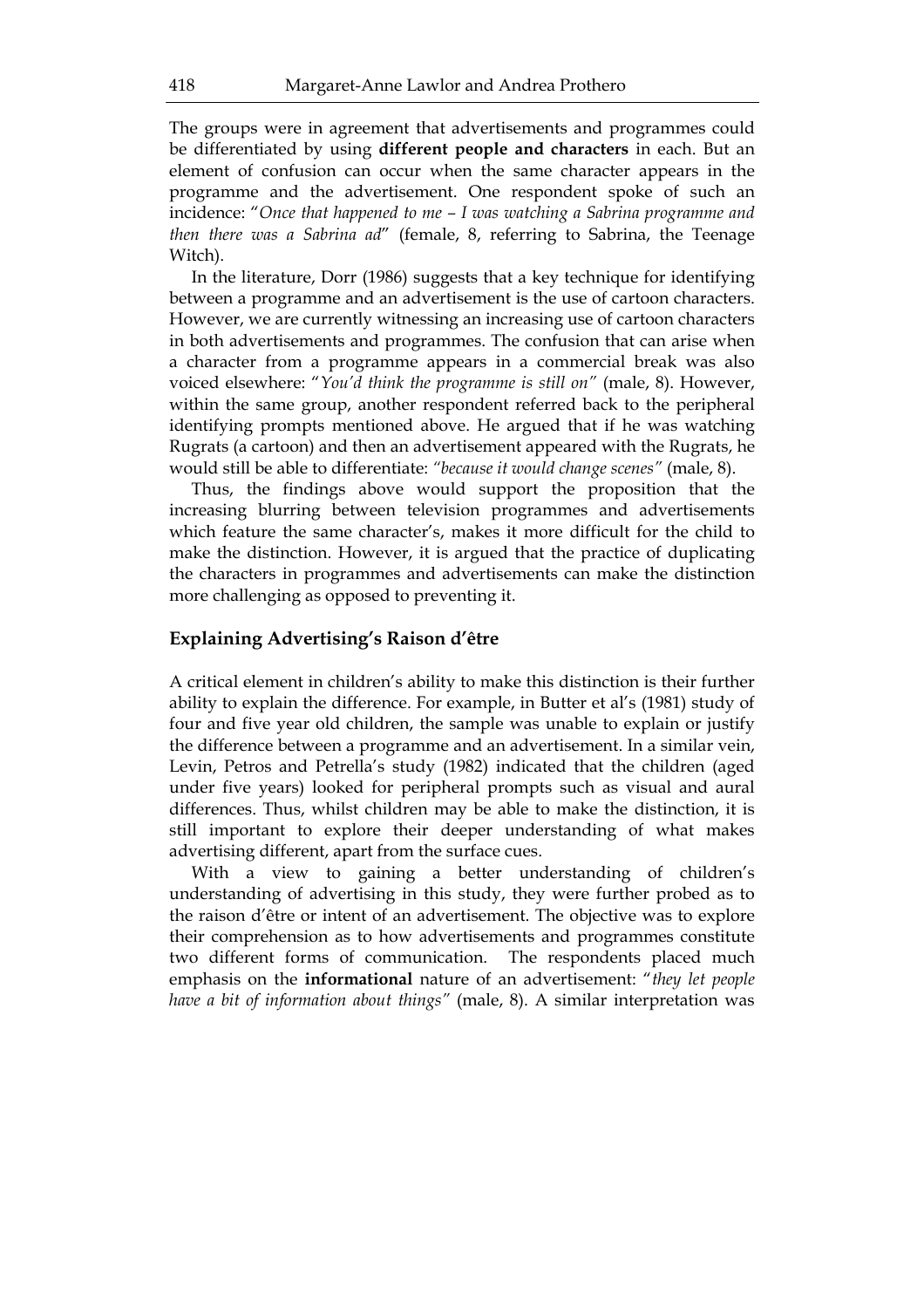offered: "*they're only like information thingies"* (male, 8).

The groups referred to advertisements as not only offering information but also facilitating further learning concerning the nature of the product being advertised: *"You can learn something about a product just off an ad"*  (female, 8). Also, advertisements offered information about what was available in the shops: *"they're good because normally people don't know what is coming out in the shops ... ads tell them what is in the shops"* (female, 9).

Indeed with a view to gaining a deeper insight into this area, the children were given a scenario whereby television advertisements were to be banned. They were asked to indicate where they would learn about new products in the absence of television advertising. The children mentioned other advertising media such as newspapers, cinema and outdoor-posters. A universal preference was expressed for the use of television advertising. Whilst newspapers were popularly mentioned, they were found to have faults thus: "*In the newspapers…but the [ads] don't move in the newspaper"*  (male, 8). Indeed the relative opposition to a ban on television advertising was expressed thus: *"You wouldn't know the stuff to buy. If you see the stuff in the shops, say a toy, because there was no ad, you would be going "what the heck is this?"* (female, 9).

This concept of television advertising having an informational role is consistent with Preston's (2000) observation that advertising may seek to give children information about products that they can purchase or else have purchased for them.

Advertising was also seen as having a **demonstrative** role in terms of illustrating the product; *"You'd know if a product was good by looking at the ad rather than just going out and buying it"* (female, 9) and also indicating the instructions for use, say in the case of a toy or computer game: *"Say there was this cool Playstation game, if there were no ads, you wouldn't know what it would be*  called or what happened. But since there is ads, you know all the things to do with it *and all"* (male, 8).

The children were also very aware that there are different interests involved in screening advertising and programmes in that advertising has a commercial objective whilst a television programme is something that the child would actively seek out: *"An ad would be about what is in the shop and a programme would be something you watch"* (male, 8). This would tend to suggest an awareness of advertising's commercial role. Further evidence of advertising and programming being used by different interests was provided thus: "*It says at the end who is doing the acting and the voices, at the end of a programme. At the end of ads, it always shows what the company is"* (male, 8).

Again, this is consistent with the literature's emphasis on the selling or commercial nature of advertising intent (Macklin 1985; Gaines and Esserman 1981; Ward 1972).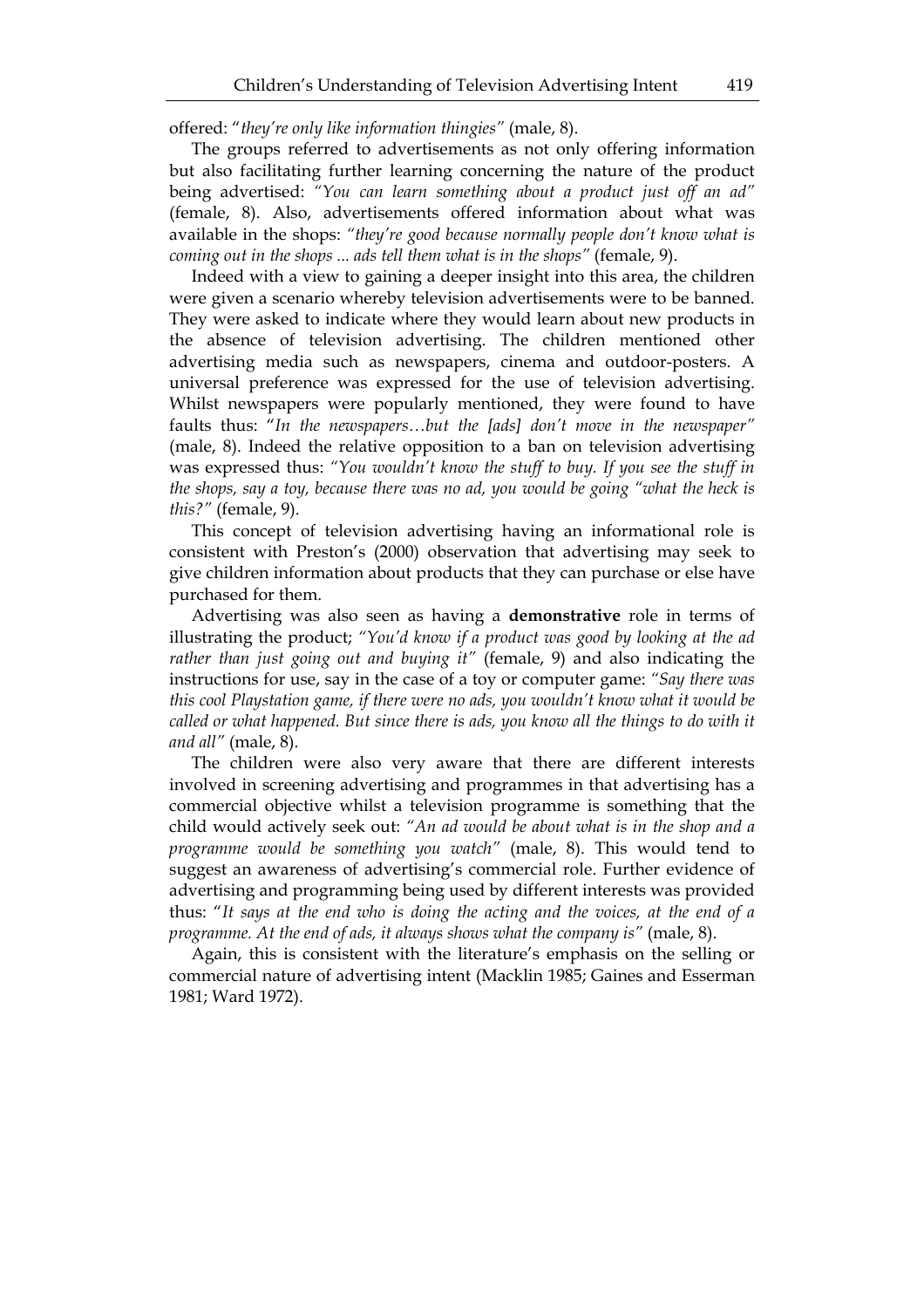## *Advertising as Persuasion*

The literature has placed strong emphasis on advertising's persuasive/selling dimension (Blosser and Roberts 1985; Macklin 1985; Gaines and Esserman 1981). The findings in this study illustrated a universal awareness on the part of the children regarding advertising's persuasive role. The groups were in agreement that advertising has a **persuasive** role in terms of encouraging purchase and described it thus: "*to get people to buy the stuff"*  (female 9).

When probed as to how advertisers seek to achieve this, the respondents spoke of the use of celebrity endorsers in advertising such as the footballers, David Beckham and Roy Keane. It was suggested that celebrities featuring in advertising could offer image by association, whereby David Beckham would *"make the drink [Pepsi] look cool*" (female, 8) or that an advertisement that he appeared in would *"kind of attract people and make them feel like drinking a Pepsi because David Beckham likes it"* (female, 8).

In the same manner, the groups spoke knowledgeably about the use of a pop-group, S Club to promote a magazine aimed at young girls: *"They're trying to sell the magazine and they're trying to get people to like it"* (female, 9). When asked whether the children would be attracted to the advertised product because of the celebrity endorser, some agreement was expressed: *"it's saying that we will be kind of like them because we like the drink that they drink"* (female, 8).

However, it became apparent in the group discussions that the use of a celebrity endorser in an advertisement, whilst attracting their attention, would not always encourage purchase of the product: *"I Like Roy Keane with the 7Up ad – but I don't drink it"* (male, 8).

Continuing in this vein, the sentiment emerging from the respondents was that the use of a celebrity endorser was an object of curiosity in that viewers might be drawn to the advertisement to find out what he/she was promoting: *"People pay attention to them [ads with celebrities] because they're like "oh that's Tina from S Club or Roy Keane and they say "I wonder what they're on for"* (female, 9)*.* Similarly, another respondent referred to celebrities in terms of their ability to attract attention but did not refer to that as being an incentive to purchase: *"I think ads are good with famous people because it attracts people to look at the ad"* (male, 8).

The respondents indicated that they were able to differentiate between the use of persuasion and manipulation in advertising. In other words, they talked about the possibility of being persuaded by an advertisement but also referred to an ability to resist any attempts to 'force' them to act in a certain manner. In a female group, reference was made to one of the singers from the pop-group, S Club who was promoting the group's official magazine: *"She's just saying that if you want to be like S Club, if you want, [the magazine], you can*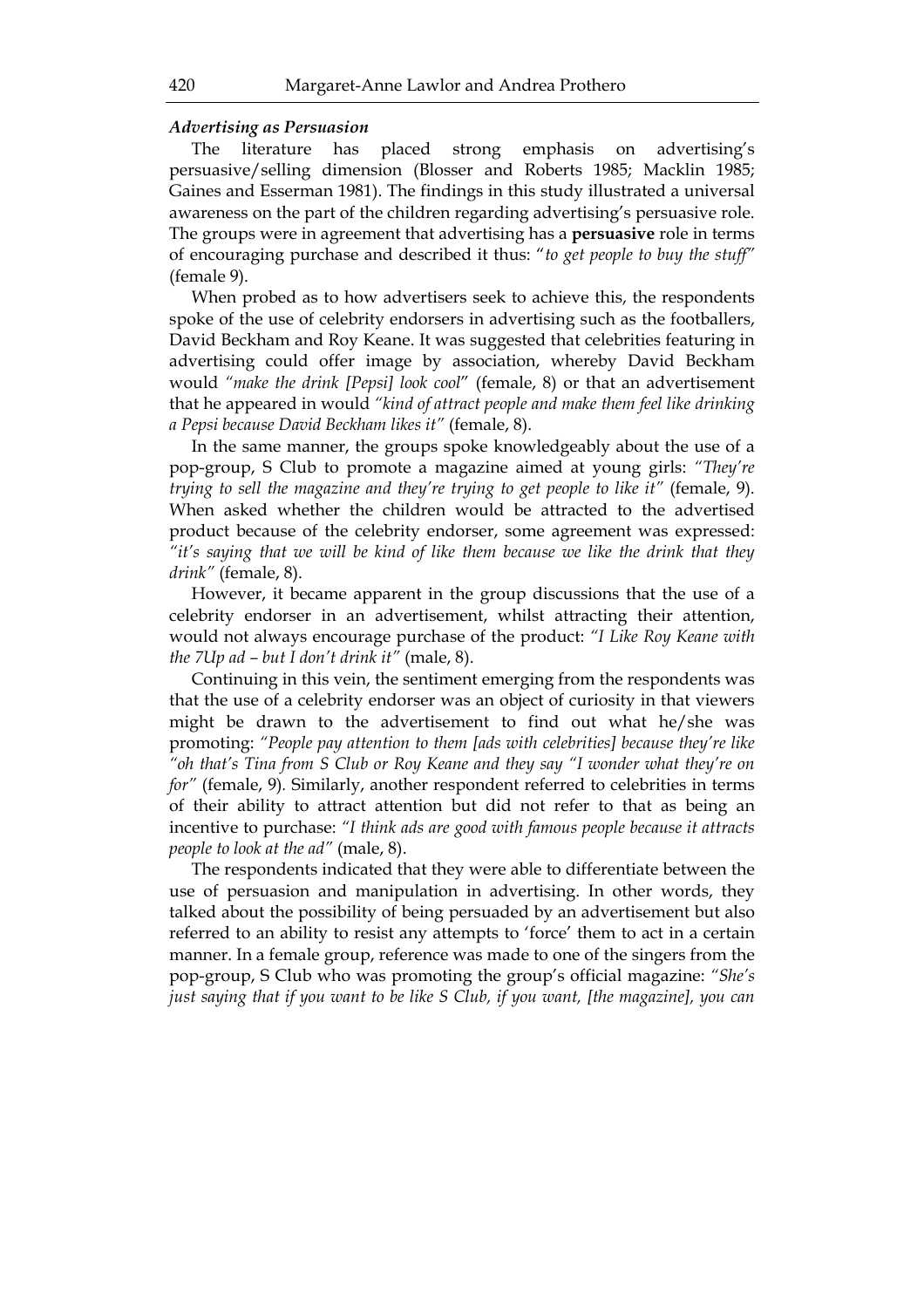*buy it, we're not making you buy it – they're not forcing you"* (female, 8).

One of the groups referred to a Fanta (sparkling drink) advertisement incorporating an alien theme, as being a favourite but interestingly spoke of being able to enjoy an advertisement without necessarily being encouraged to buy the product: *"I think it wouldn't really encourage you to buy Fanta – it would just be like you could buy Fanta if you want. It really is an ad that you enjoy"*  (female, 8).

Interestingly, the universal view expressed by the respondents was that a celebrity endorser was a positive way of attracting attention to the advertisement but that admiration for the celebrity did not always result in purchase of the product.

## *Advertising as a Source of Programme Funding*

The literature has placed heavy emphasis on advertising intent in terms of its informational and persuasive roles. In this respect, previous studies (Macklin 1985; Donohue, Henke and Donohue 1980) have sought to establish whether children are aware of why the advertiser was targeting them. However, it can be argued that the advertiser is only one interest involved and that there may be other reasons or agendas involved in targeting children with advertising. This was found to be the case in this study where the children expressed an awareness and understanding as to why television channels sold advertising space to advertisers. When probed about the rationale for television advertising, the children showed an awareness of a perspective other than that of the advertiser: *"If there were no ads, there would be no programmes, ads make the programmes for you to watch*" (male 8). It was universally suggested that television stations sell advertising space as a means of generating finances for producing television programmes: *"To make money for the programmes"* (female, 9).

Indeed, if we observe the actual language that the children used, they spoke of a 'need' for television stations to sell advertising space; *"I'd like it [if there were no ads on television] because there would no breaks and bits cut out of the programme. But the channel needs to make money and they have to have ads"* (male, 8).

This finding is particularly interesting because it illustrates that the children are aware of another perspective on television advertising beyond that of the advertiser. Previous research has tended to focus on the children's understanding of the advertisers perspective.

## *Advertising as Entertainment*

The literature indicates that children tend to like advertisements incorporating humour (Collins 1990). They also respond well to the use of cartoon characters, famous people, child models, animals and swift action in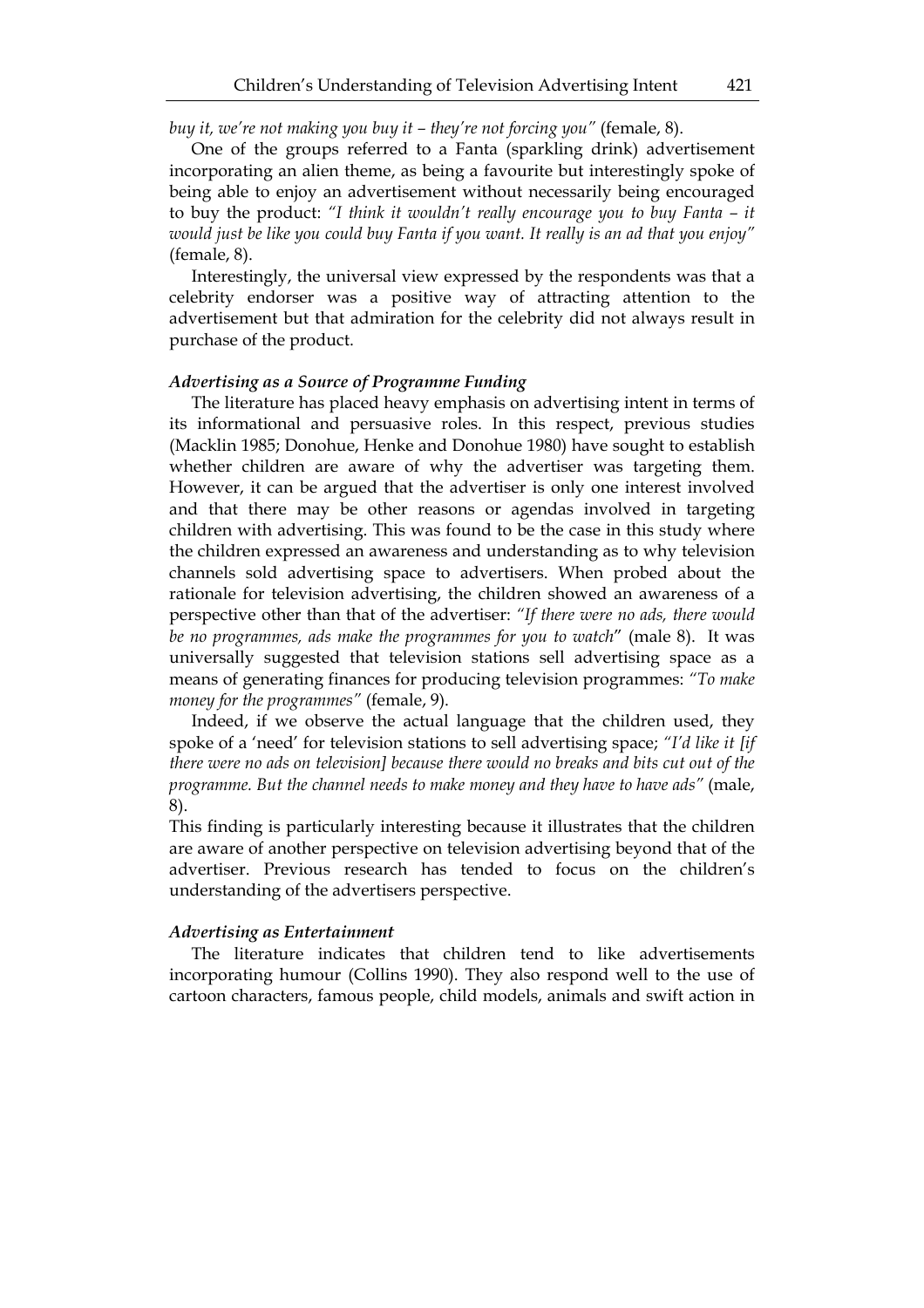advertising (Rolandelli 1989; Ross, Campbell, Wright, Huston, Rice and Turk 1984; Goldberg and Gorn 1978).

Consistent with Blosser and Roberts (1985), the children also cited an advertising objective as being to entertain. They spoke of having favourite ads: *"I'd have favourite ads and when you run outside and as soon as you hear the music you'd be like 'that's my favourite ad" [puts on a tearful voice] and I've missed it'"* (female, 9).

Furthermore, one respondent referred to looking out deliberately for a particular advertisement: *"There was one ad where it was on Friends and I taped it because it [the ad] had Brad Pitt on it and I used to go 'when is it on, when is it on?'"* (female, 8).

With a view to probing into the entertainment value of advertisements, the respondents were asked what advertisements they liked to see. They were also given a scenario whereby as a group of four, they would be given unlimited resources to make an advertisement and they were required to imagine the form and content that the advertisement would take. Two universal themes emerged - these were the use of humour as well as the employment of ordinary and famous people. The latter have been discussed elsewhere in this paper under the headings of advertising as persuasion and as aspiration.

When asked to explain what constituted an entertaining advertisement, the respondents were unequivocal in their citing of humour. References were made to humorous advertisements for soft drinks such as Fanta and Pepsi, food products such McVities biscuits and Cornetto ice-cream and adulttargeted products such as shaving lotions. One advertisement that was universally liked and imitated by the respondents was the Budweiser "Whasssup" advertisement.

## *Advertising as Convenience*

A key theme arising in the discussion on advertising's raison d'être was that of **convenience** whereby advertisements were seen as offering the viewer a break from the programme and an opportunity to do something else. All groups agreed that the advertising break was a good opportunity to visit the bathroom or get a drink or snack. *"If there was no such thing as ads and you're on your favourite programme, and say, you're thirsty or you have to go to the toilet, then you'd go out and you'd miss the really good part of the show"* (female, 8).

Indeed, the respondents indicated that they used the commercial breaks around which to plan other activities: *"If there's this real good programme and you have to go and have your lunch ... if there were no ads, you'd miss your favourite programme"* (female, 9). Similarly, *"if there were no ads, you wouldn't be able to go for your dinner because you'd have to say to your mam 'I don't want to go because I want to watch this programme'. When the ads come on, that gives you time*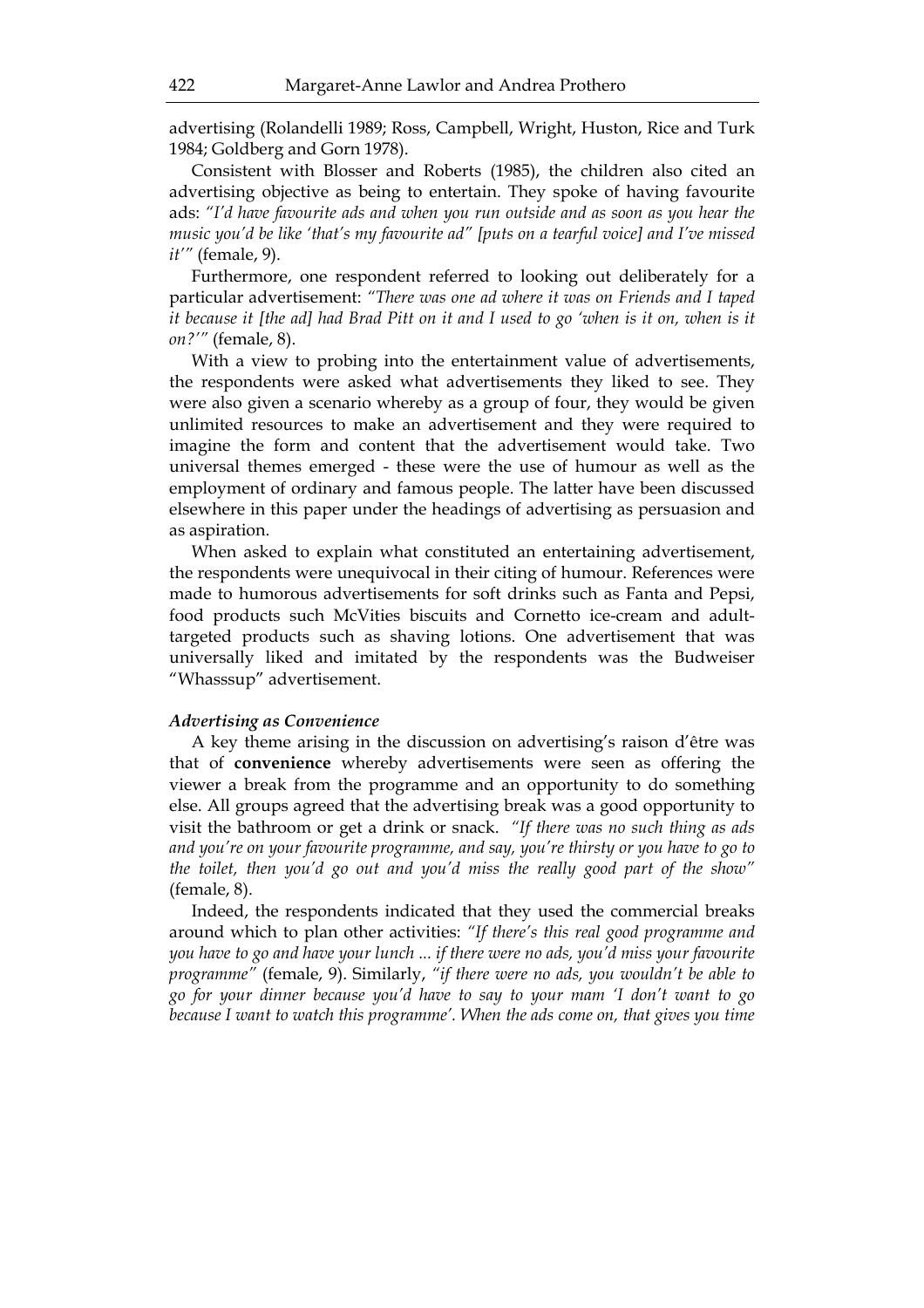*to go and have your dinner"* (female, 8).

In this manner, the children suggested that commercial breaks offered them the opportunity to organise their time around the advertisements and to complete other tasks.

## *Advertising as Intrusion*

It was interesting to note that whilst the children spoke positively of a commercial break as an opportunity to do other things, such as having a snack, it emerged that there was also a negative perception of advertising whereby it was seen as intruding on the programme being watched: *"When I'm watching a programme and something really bad is happening and the ads go in front of it, I just want to know what happens and then it comes on to an ad. That's so annoying"* (male, 8).

A review of the transcripts illustrated that many of the children who at one point in the discussions, had welcomed advertising as a convenience vehicle later indicated that it could also be intrusive. It could therefore be argued that children's positive or negative perceptions of advertising as offering convenience or intrusion are very much a function of whether a favourite programme is being watched, the relative excitement factor of that programme and also the variety of other stimuli that is competing for the child's attention.

#### *Advertising as Aspiration*

When further probed about advertising intent, the children spoke of advertisements as giving boys and girls of their age an opportunity for recognition and success. Advertising was perceived as being aspirational by the respondents in that it poses an attractive opportunity for children to make an appearance in advertisements. When asked if they liked to see girls and boys of their own age in advertising, the frequently cited answer was 'yes' : *"You think you could go into an ad one day…you could be picked anytime to go into an ad"* (female, 9) and *"I'd be kind of nervous but I'd like to be in an ad"*  (female, 8).

Indeed, the respondents appeared to perceive advertising as something to aspire to: *"Sometimes I think when I see a little girl like me in the ad, I daydream and I think it would be myself in the ad*" (female, 8). Continuing in this light, appearing in advertisements appeared to be perceived as an opportunity to succeed and something to aim for: *"It's good because it's always usually adults in advertising and I think it's good to give children a chance"* (male, 8).

It should be noted that this concept of advertising as being aspirational, in terms of appearing in an advertisement, was introduced by the respondents as opposed to being prompted or suggested by the researchers. Furthermore, whilst it was universally discussed by the girls, this sentiment was not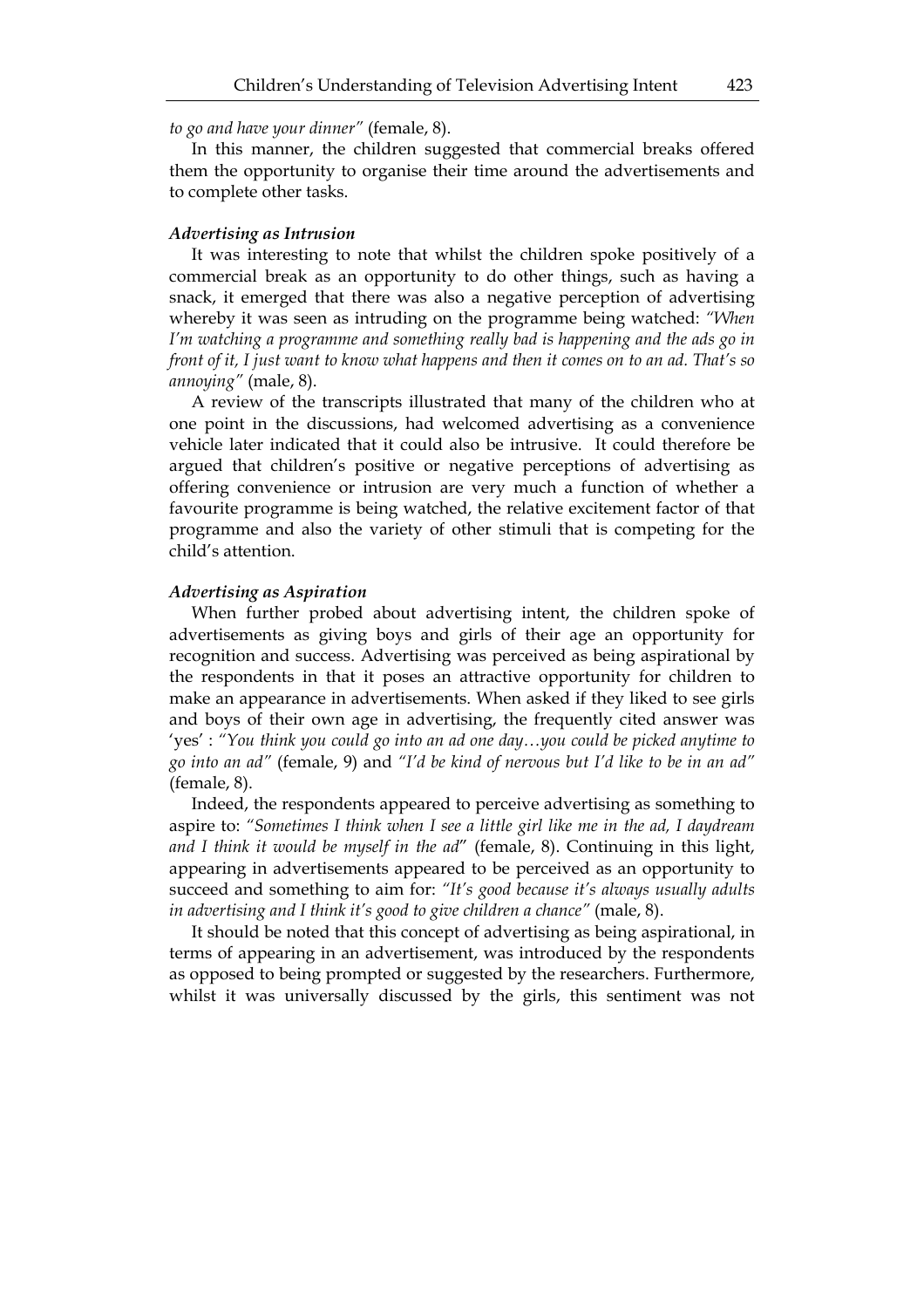widely echoed by the boys.

The girls were then asked what advertisements they would like to appear in and why. One respondent referred to an advertisement for a preferred soft drink, Sunny Delight. Another respondent wished to appear in an advertisement for S Club Junior, the junior version of S Club. She indicated: *"I normally dream when S Club Junior comes on and pretend I am one of the girls…she looks so cool"* (female, 8). When probed about the attractiveness of this girl, the respondent responded: *"It's everything – her clothes, her face, her hair – I really like her hair"* (female, 8).

The groups expressed approval of using celebrities and/or ordinary people in advertisements. Interestingly, the females observed that appearing in an advertisement was a route to success available to ordinary people: *"If famous people kept going on [ads], then the ordinary people would never become famous. They'd never get their own experience or career"* (female, 8) and *"Ordinary people get a chance to be famous"* (female, 8).

# **Suitability of Using Children in Advertisements**

A related theme that generated much discussion amongst the respondents was the use of older children as characters or actors in advertising. The literature has suggested that children tend to aspire to older children in that they want to behave and consume in a similar manner (Gunter and Furnham 1998). When asked about the suitability of using ten to thirteen year olds in advertisements, this was found to be the case with two female respondents: *"they look really tall and you'd like to look like that when you grow up"* (female, 8) and *"they're older than you and they have got a little bit of experience"* (female, 8).

However, the rest of the children were quite vehement and negative about the use of older children in advertising: *"I know boys of say, around 12 and they're really annoying"* (male, 8). This was also expressed thus: *"Older people are really bossy and they're mean"* (female, 9). When probed about this, the respondents indicated that they were basing their dislike of older role models in advertising on their real-life experiences: *"They're grumpy – like your brother"* (male, 8) and *"they're a lot like my brothers and my brothers always pick on me"* (male, 8).

The dislike of older child characters in advertisements also appeared to be modelled on the behaviour of older siblings: *"My sister gives me a pinch the odd time"* (female, 8) and *"My brother is 13 ... he does wrestling moves on me"* (female, 9). But interestingly, the respondents also indicated another reason for the unsuitability of using older children in ads as being the disparity in interests and likes between different age groups: *"I have two older brothers and I get really annoyed with them because they're always hitting me. But older boys in an ad, I wouldn't be too interested in that because they're not our age-group and*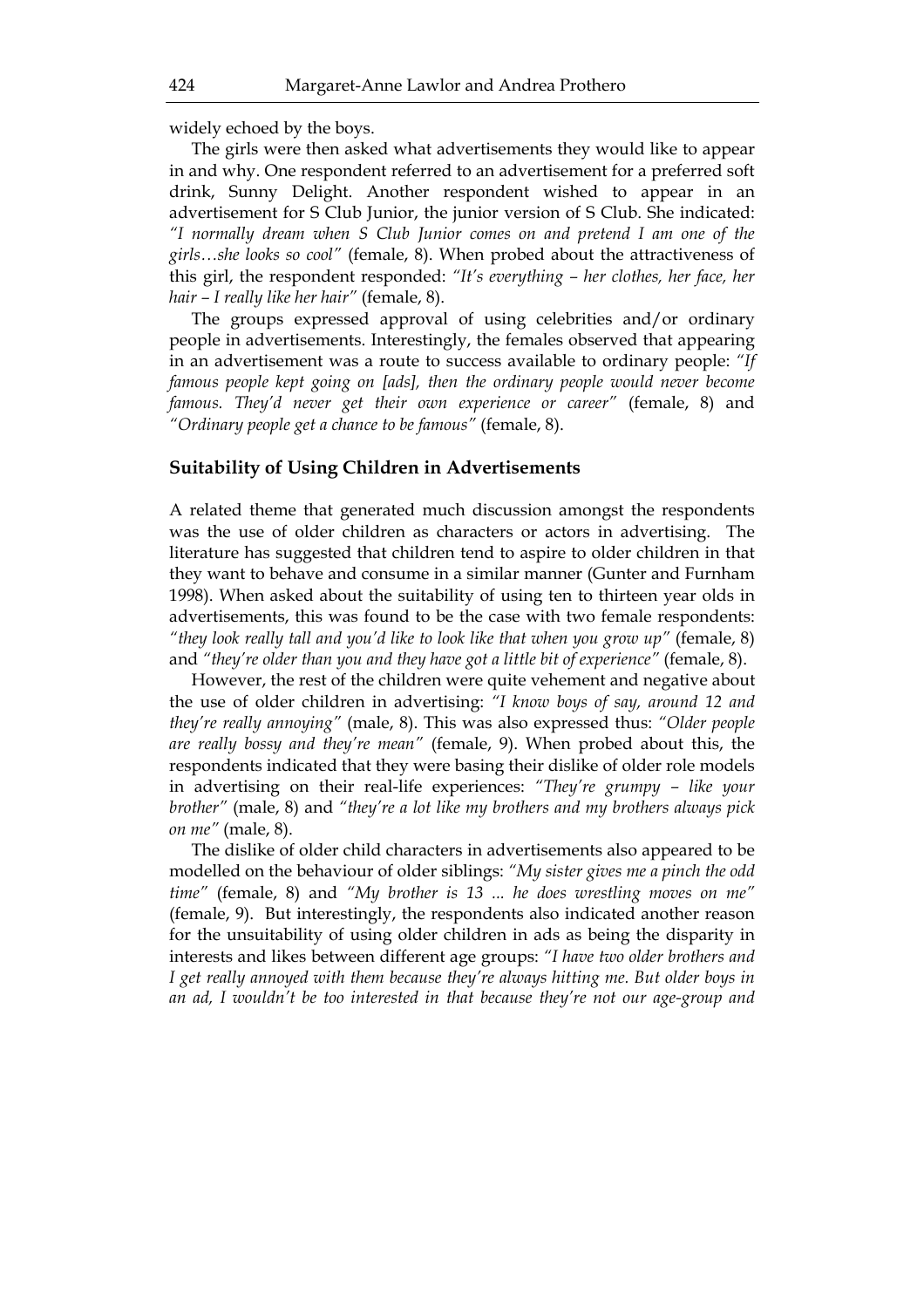*they're not doing the things we like"* (male, 8). In this manner, the respondents were demonstrating awareness of market segmentation in their recognition of children's heterogeneity. This was further illustrated thus: *"Older people than you can make it kind of look boring because they're not talking about stuff that you really like. They're actually talking about stuff for boys and girls of 10 and 11 and older"* (female, 9).

# **Conclusion**

This paper has outlined the main strands in a substantial body of research that has accumulated in seeking to address how television advertising influences children. Much disagreement exists concerning children's interaction with advertising and this can partially be explained by the diversity in research methodologies and age-groups of the samples that were employed in these studies. In particular, the authors observed that the studies on children's understanding of advertising intent, placed heavy emphasis on the child's ability to discern the advertiser's raison d'être for advertising. This intent has been popularly explained under the headings of information and persuasion. Furthermore, little attention has been given to the child's perspective on advertising, over and beyond that of the advertiser's agenda.

Therefore, the aim of this exploratory study was to generate insights into how a sample of eight and nine year old Irish children discerned television advertising intent. Firstly, the findings suggest that the children sampled are able to distinguish between advertisements and television programmes by seeking out cues such as the relative length, the name of the programme, list of credits, the assistance of the continuity announcer, a familiarity with the programmes and the use of different people and characters in each. This is consistent with Dorr's (1986) observation that children refer to the characters appearing in an advertisement as a means of advertising-programming differentiation. This finding also supports that of Bandyopadhyay, Kindra and Sharp (2001) who offer that children are aware of the shorter duration of advertisements and the overall difference in genre between an advertisement and a programme.

The respondents in this study also indicated that the programme/ advertisement distinction can be hampered, but not made impossible, when the same characters appear in both the programme and the advertisement.

As is consistent with the definitions of advertising intent in the literature, the respondents were very au fait with the informational and persuasive/selling nature of advertising. Interestingly, they differentiated between persuasive advertising and advertising that sought to manipulate or "force you to buy". They indicated an ability to like an advertisement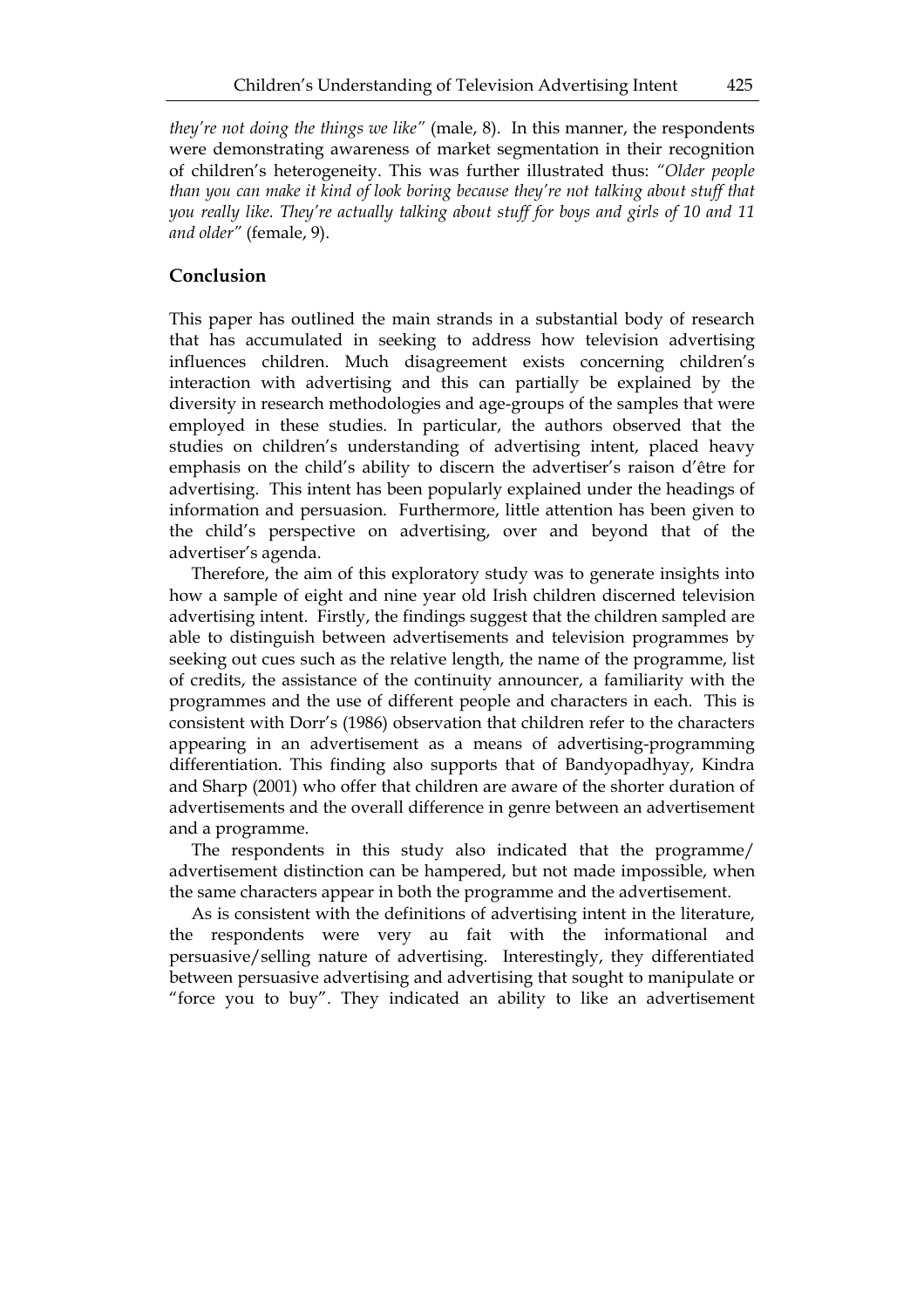without actually being persuaded to purchase the advertised product. The respondents were also familiar with the rationale for using celebrity endorsers. This finding is of particular interest because according to Roedder (1981) and Selman (1980), whilst children aged eight to twelve years may have accumulated a large amount of general knowledge concerning advertising, they do not yet have a critical knowledge of the advertiser's reasons for employing specific advertising tactics such as celebrity endorsers. Roedder John (1999a) subsequently suggested that such knowledge of advertising tactics comes to light in the teen years. A critical awareness of the rationale for using celebrity endorsers in advertising was detected amongst the eight and nine year old respondents in this study. Future research might continue to focus on the child's understanding of and ability to reason and critique the use of advertising tactics such as celebrity endorsement.

Another noteworthy finding was the children's discernment of advertising as a source of funding for television programmes. There was a strong feeling that without advertising revenue, the television stations would not have the finances to make new programmes. This is particularly interesting because in other studies on advertising intent, the emphasis has been on the child's understanding of the advertiser's perspective (Blosser and Roberts 1985; Levin, Petros and Petrella 1982; Donohue, Henke and Donohue 1980). In this research study, the children exhibited awareness of another interest or perspective – that of the host television station. Furthermore, they exhibited an understanding as to the economic practicality of the television station selling advertising space so as to fund programming.

One key remit that advertising had for this sample was that of entertainment and the children were particularly attracted to advertisements employing humour or celebrities. A preference was also stated for ordinary people with whom the children could identify. Advertising was perceived as conveniently offering the audience an opportunity to do other things. However, in the case of a favourite programme, it was perceived as being intrusive. Another intriguing perspective on advertising was its aspirational nature in that a majority of the respondents (mostly female) indicated a wish or dream to appear in an advertisement and appeared to view it as being an opportunity for recognition and success. In this context, a further research direction would be to explore this apparently aspirational nature of advertising and the degree to which the child's attitudes towards such an advertisement coincide with or reflect his/her attitude towards the product being advertised. The literature has widely documented that as children grow older, they become more cynical and distrustful of advertising claims (Riecken and Yavas 1990; Rossiter 1979; Robertson and Rossiter 1974). It would be interesting in future research to compare and contrast (with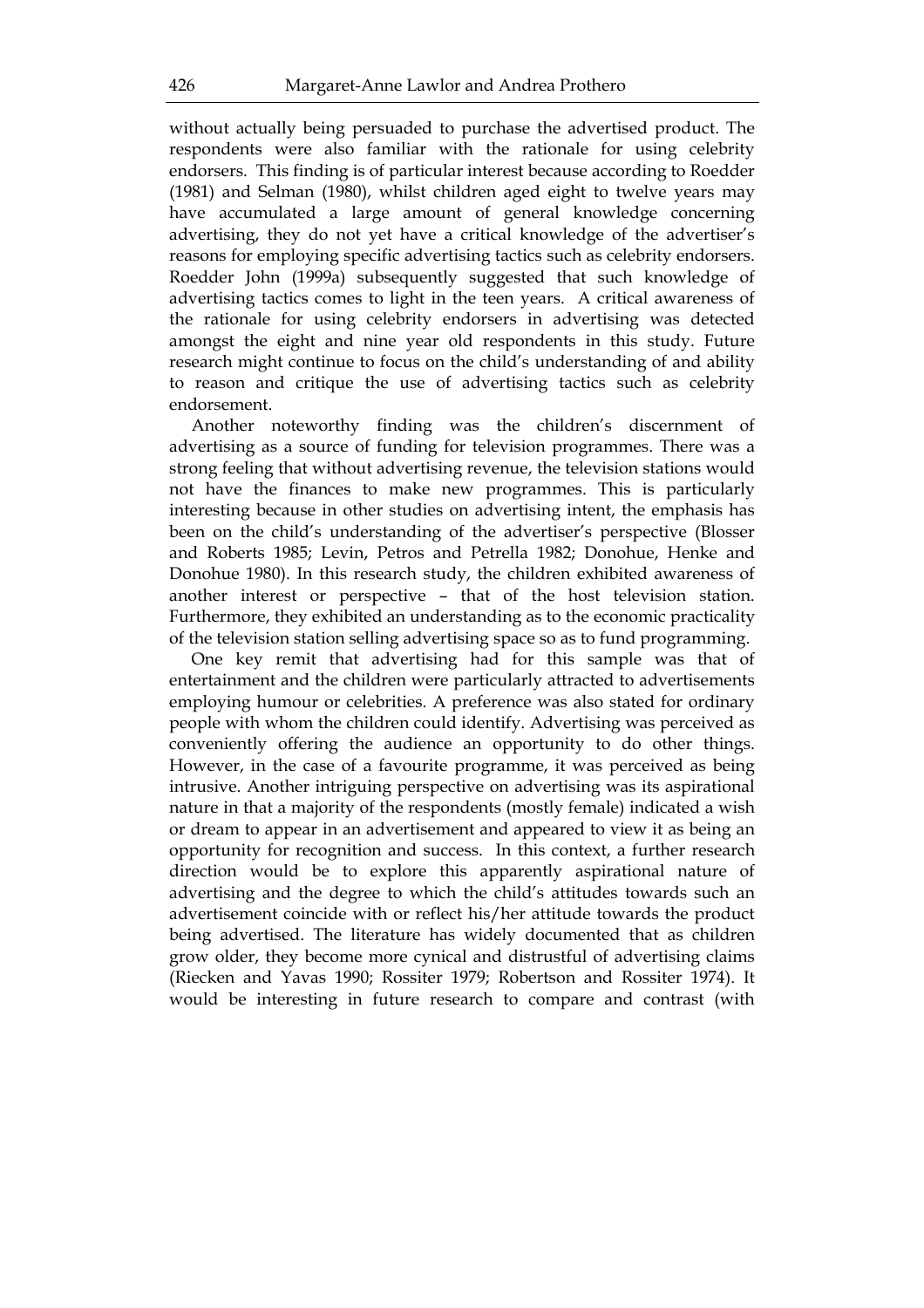reference to age and gender), both this critical viewpoint and aspirational nature/yearning which advertising can induce in children.

Overall, the preliminary findings from this exploratory research suggest that the eight and nine year old children are au fait with advertising intent, as defined in the literature. However, they portrayed an awareness of advertising intent over and beyond that of the advertiser, by referring to the revenue-generating requirement of another interest – the television channel. In addition, they demonstrated that they have differing perceptions and expectations of advertising when compared with the advertiser. A review of the literature to date and the findings from this study, suggest that further research is required to explore children's understanding of advertising intent at a richer and deeper level than information and selling/persuasion.

# **References**

- Atkin, C.K. (1978), "Observation of Parent-Child Interaction in Supermarket Decision-Making", *Journal of Marketing,* October, pp.41-45
- Bandyopadhyay, S., Kindra, G. and Sharp, L. (2001), "Is Television Advertising Good for Children? Areas of Concern and Policy Implications", *International Journal of Advertising 20*(1), pp.89-116
- Bergler, R. (1999), "The Effects of Commercial Advertising on Children", *International Journal of Advertising,* **18**(4), pp.411-425
- Bever, T.G., Smith, H.L., Bengen, B. and Johnston, T.G. (1975), "Young Viewers' Troubling Response to TV Advertisements", *Harvard Business Review,* Nov-Dec, pp.109-120
- Bijmolt, T.H.A., Claassen, W. and Brus, B. (1998), "Children's Understanding of TV Advertising: Effects of Age, Gender and Parental Influence", *Journal of Consumer Policy,* **21**, pp.171-194
- Blosser, B.J. and Roberts, D.F. (1985), "Age Differences in Children's Perceptions of Message Intent – Responses to TV News, Commercials, Educational Spots and Public Service Announcements", *Communication Research,* **12**(4), October, pp.455-484
- Bolton, R.N. (1983), "Modelling the Impact of Television Food Advertising on Children's Diets", In: Leigh, J.H. and Martin C.R. Jr., (Eds.), *Current Issues and Research in Advertising,* Ann Arbor, MI, Graduate School of Business Administration
- Butter, E.J., Popovich, P.M., Stackhouse, R.H. and Garner, R.K. (1981), "Discrimination of Television Programmes and Commercials by Preschool Children", *Journal of Advertising Research,* **21**(2), April, pp.53-56
- Cantor, J. and Nathanson, A.I. (1996), "Children's Fright Reactions to Television News", *Journal of Communication,* **46**(4), Autumn, pp.139-152
- Chan, K. (2000), "Hong Kong Children's Understanding of Television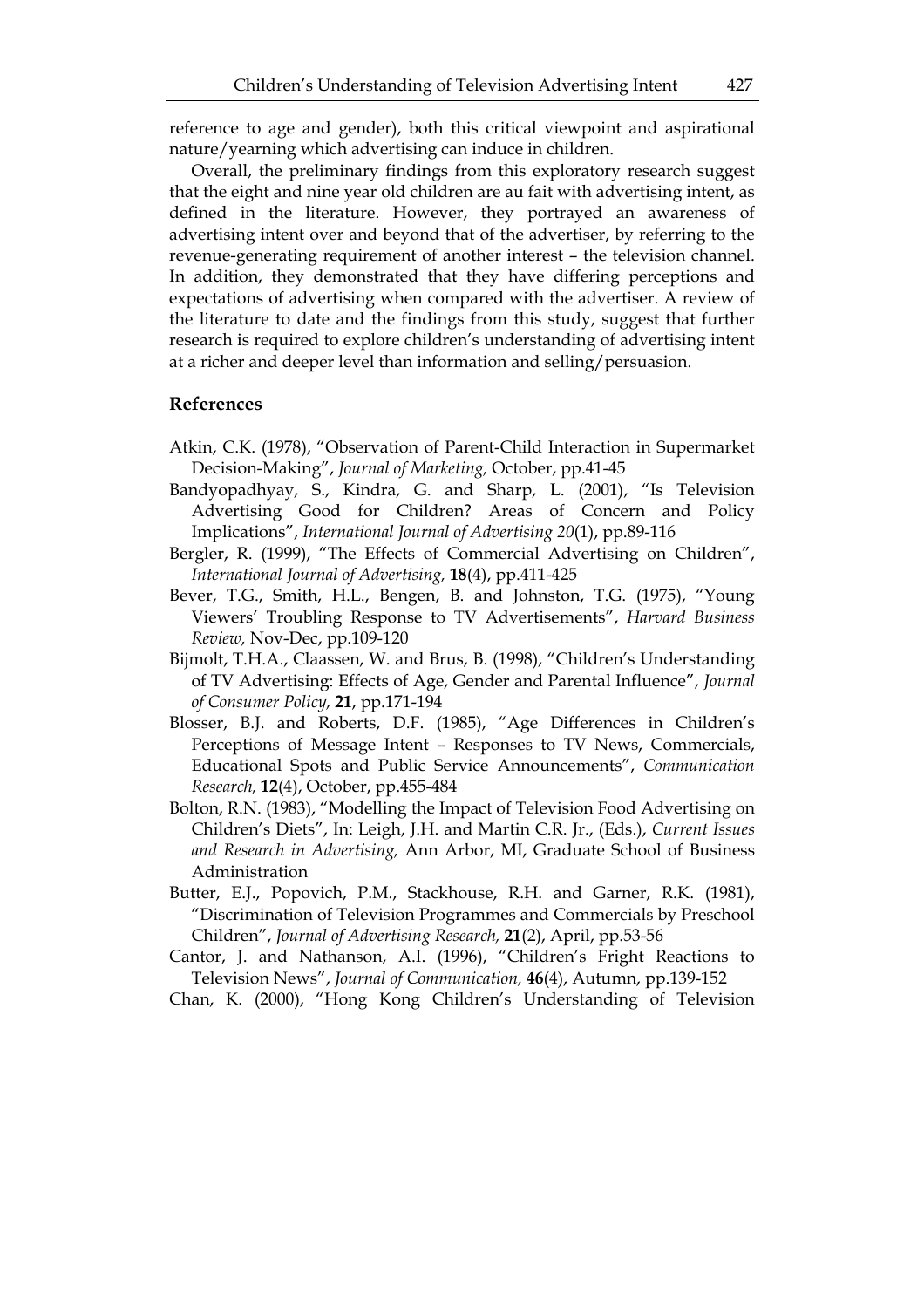Advertising", *Journal of Marketing Communications,* **6,** pp.37-52

- Collins, J. (1990), "Television and Primary Schoolchildren in Northern Ireland 2: The Impact of Advertising", *Journal of Educational Television,*  **16**(1), pp.31-39
- De Ruyter, K. and Scholl, N. (1998), "Positioning Qualitative Market Research: Reflections from Theory and Practice", *Qualitative Market Research: An International Journal,* **1**(1), pp.7-14
- Donohue, T.R., Henke, L.H. and Donohue, W.A. (1980), "Do Kids Know What TV Commercials Intend?", *Journal of Advertising Research 20*(5), pp.51-57
- Dorr, A. (1986), *Television and Children: A Special Medium for a Special Audience,*  California, Sage
- Fischer, P.M., Schwartz, M.P., Richards, J.W., Goldstein, A.O. and Rojas, T.H. (1991), "Brand Logo Recognition by Children Aged 3 to 6 Years", *Journal of the American Medical Association,* **266**(22), pp.3145-8
- Gaines, L. and Esserman, J.F. (1981), "A Quantitative Study of Young Children's Comprehension of Television Programmes and Commercials", In: Esserman, J.F. (Ed.), *Television Advertising and Children,* New York, Child Research Service
- Goldberg, M.E. and Gorn, G.J. (1978), "Some Unintended Consequences of TV Advertising to Children", *Journal of Consumer Research,* **5**(June), pp.22- 29
- Goldberg, M.E., Gorn, G.J. and Gibson, W. (1987), "TV Messages for Snacks and Breakfast Foods: Do They Influence Children's Preferences?", J*ournal of Consumer Research,* **5**(1), pp.73-81
- Goldberg, M.E. (1990), "A Quasi-Experiment Assessing the Effectiveness of TV Advertising Directed to Children", *Journal of Marketing Research,*  **27**(November), pp.445-454
- Grube, J.W. (1993), "Alcohol Portrayals and Alcohol Advertising on Television – Content and Effects on Children and Adolescents", *Alcohol Health and Research World,* **17**(1), pp.61-66
- Gunter, B. and Furnham, A. (1998), *Children as Consumers: A Psychological Analysis of the Young People's Market,* London, Routledge
- Kinsey, J. (1987), "The Use of Children in Advertising and the Impact of Advertising Aimed at Children", *International Journal of Advertising,* **6**, pp.169-175
- Kunkel, D. and Roberts, D. (1991), "Young Minds and Marketplace Values: Issues in Children's Television Advertising", *Journal of Social Issues,* **47**(1), pp.57-72
- Lawlor, M.A. and Prothero, A. (2002), "The Established and Potential Mediating Variables in the Child's Understanding of Advertising Intent: Towards a Research Agenda", *Journal of Marketing Management,* **18**(5/6),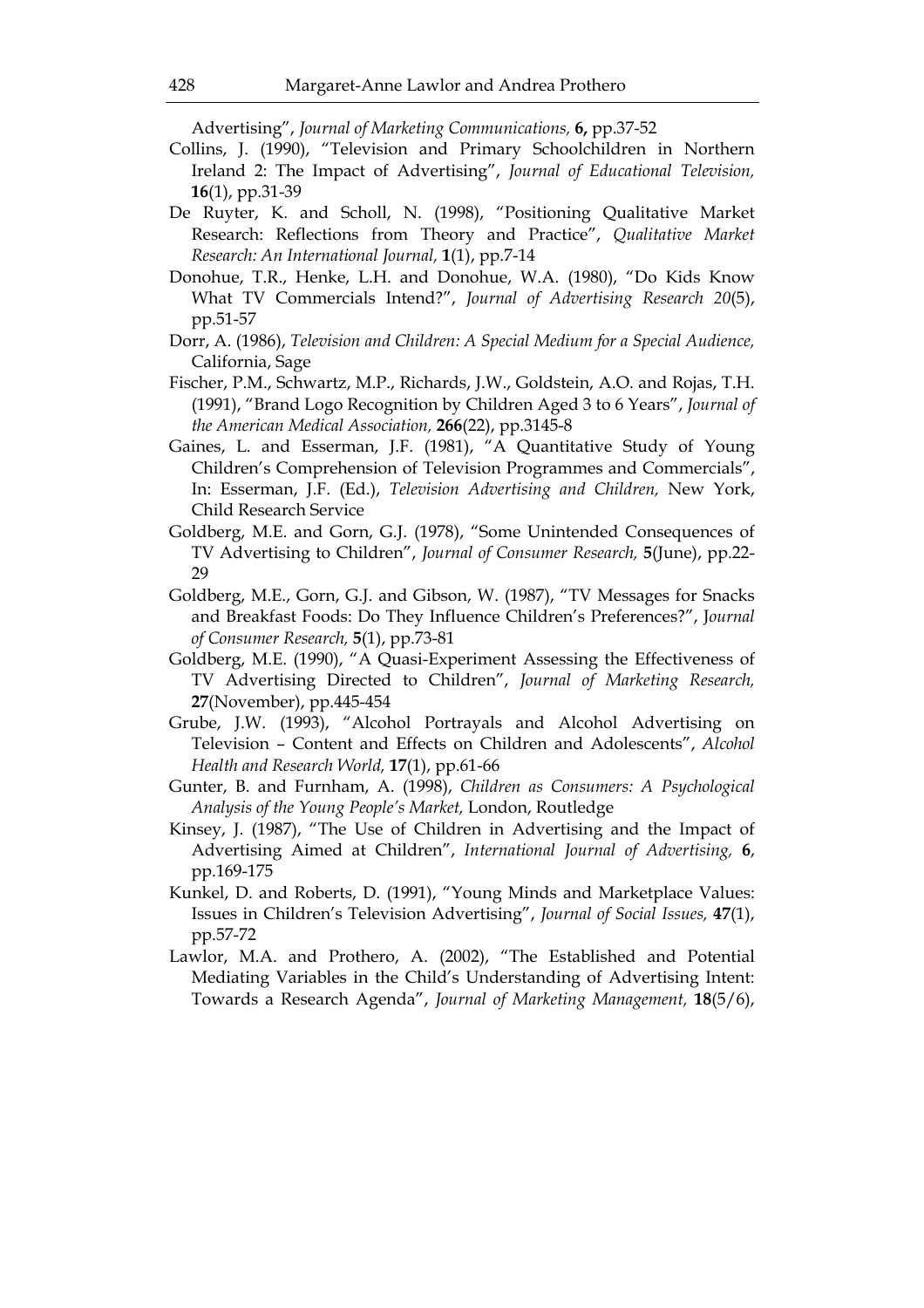pp.481-499

- Levin, S., Petros, T. and Petrella, F. (1982), "Pre-Schoolers' Awareness of Television Advertising", *Child Development,* **53**(4), pp.933-937
- Macklin, M.C. (1987), "Preschoolers' Understanding of the Informational Function of Television Advertising", *Journal of Consumer Research,*  **14**(September), pp.343-347
- Macklin, M.C. (1985), "Do Young Children Understand the Selling Intent of Commercials?", *The Journal of Consumer Affairs 19*(2), pp.293-304
- Martin, M.C. (1997), "Children's Understanding of the Intent of Advertising: A Meta-Analysis", *Journal of Consumer Research,* **16**(2), Fall, pp.205-216
- Mizerski, R. (1995), "The Relationship between Cartoon Trade Character Recognition and Attitude toward Product Category in Young Children", *Journal of Marketing*, **59**(October), pp.58-70
- Oates, C., Blades, M. and Gunter, B. (2002), "Children and Television Advertising: When do They Understand Persuasive Intent?", *Journal of Consumer Behaviour,* **1**(3), pp.238-245
- Pawlowski, D.P., Badzinski, D.M. and Mitchell, N. (1998), "Effects of Metaphors on Children's Comprehension and Perception of Print Advertisements", *Journal of Advertising,* **27**(2), Summer, pp.1-25
- Piaget, J. (1970), "The Stages of the Intellectual Development of the Child", In: Mussen, P.H., Conger, J.J. and Kagan, J. (Eds.), *Readings in Child Development and Personality,* New York, Harper and Row, pp.291-8
- Preston, C. (2000), "Are Children Seeing Through ITC Advertising Regulations?", *International Journal of Advertising 19*(1), pp.117-136
- Preston, C. (1999), "The Unintended Effects of Advertising upon Children", *International Journal of Advertising,* **18**(3), pp.363-376
- Riecken, G. and Yavas, U. (1990), "Children's General, Product and Brand-Specific Attitudes towards Television Commercials – Implications for Public Policy and Advertising", *International Journal of Advertising,* **9**, pp.136-148
- Robertson, T.S. and Rossiter, J.R. (1974), "Children and Commercial Persuasion: An Attribution Theory Analysis", *Journal of Consumer Research,*  **1**(June), pp.13-20
- Roedder, John, D. (1999a), "Through the Eyes of a Child: Children's Knowledge and Understanding of Advertising", In: Macklin, M.C. and Carlson, L. (Eds.), *Advertising to Children: Concepts and Controversies,*  California, Sage
- Roedder, John, D. (1999b), "Consumer Socialisation of Children: A Retrospective Look at Twenty-Five Years of Research", *Journal of Consumer Research,* **26**(December), pp.183-213
- Roedder, D. (1981), "Age Differences in Children's Responses to Television Advertising: An Information-Processing Approach", *Journal of Consumer*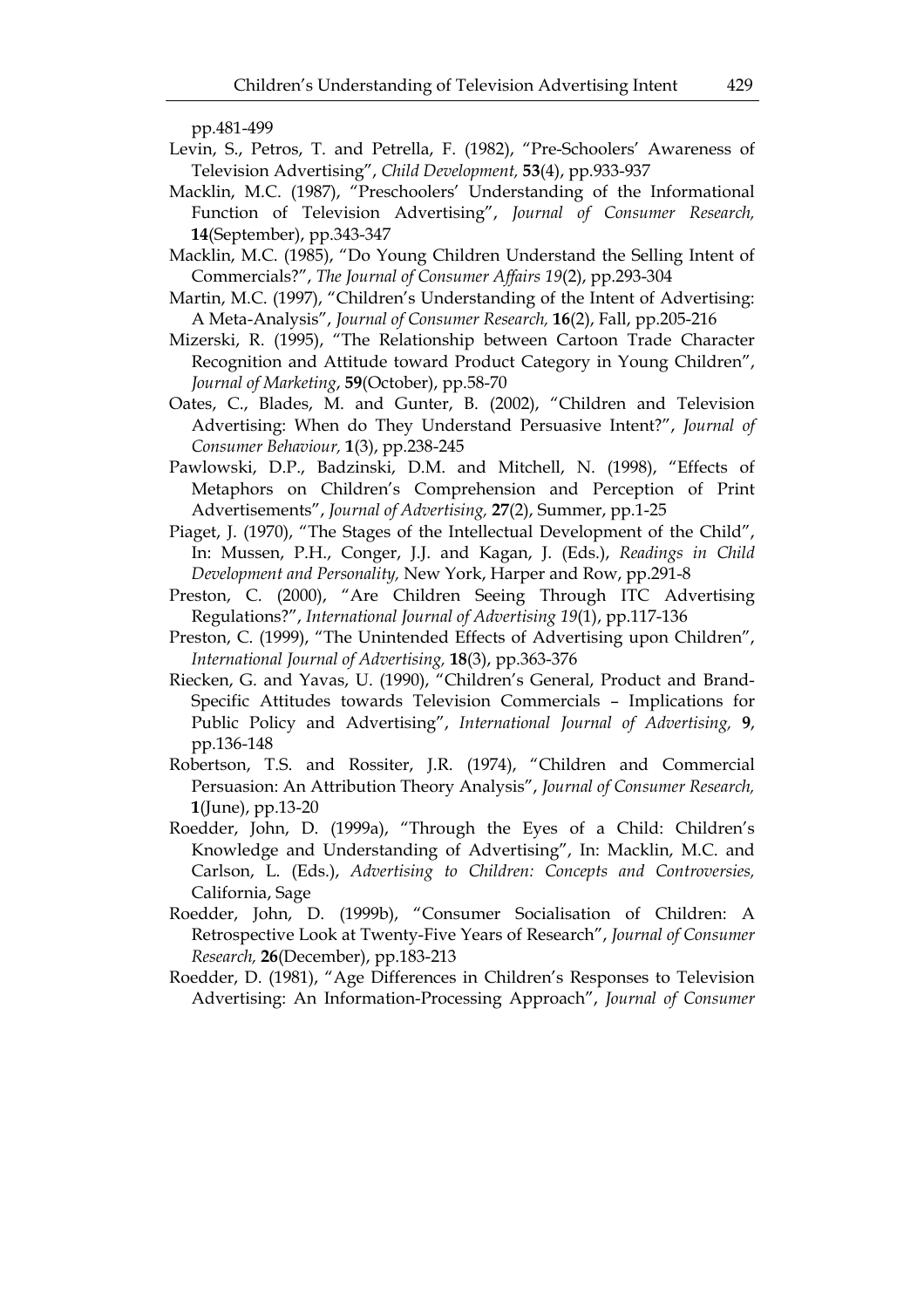*Research,* **8**(September), pp.144-153

- Rolandelli, D.R. (1989), "Children and Television: The Visual Superiority Effect Reconsidered", *Journal of Broadcasting and Electronic Media,* **33**, pp.69- 81
- Ross, R.P., Campbell, T., Wright, J.C., Huston, A.C., Rice, M.L. and Turk, P. (1984), "When Celebrities Talk, Children Listen: An Experimental Analysis of Children's Responses to TV Ads with Celebrity Endorsement", *Journal of Applied Developmental Psychology,* **5**, pp.185-202
- Rossiter, J.R. (1979), "Does TV Advertising Affect Children?", *Journal of Advertising Research 19*(1), February, pp.49-53
- Rubin, R.S. (1974), "The Effects of Cognitive Development on Children's Responses to Television Advertising", *Journal of Business Research,* **2**(4), October, pp.409-419
- Rutland, A. (1986), "European Identity among English Children: A Vygotskian Approach", *Swiss Journal of Psychology,* **55**(2/3), pp.150-160
- Selman, R.L. (1980), *The Growth of Interpersonal Understanding,* New York, Sage
- Threlfall, K.D. (1999), "Using Focus Groups as a Consumer Research Tool", *Journal of Marketing Practice: Applied Marketing Science,* **5**(4), pp.102-105
- Ward, S. (1972), "Children's Reactions to Commercials", *Journal of Advertising Research,* **12**(2), April, pp.37-42
- Ward, S. and Wackman, D.B. (1972), "Children's Purchase Influence Attempts and Parental Yielding", *Journal of Marketing Research,* **9**(August), pp.316-319
- Ward, S., Wackman, D.B. and Wartella, E. (1977), *How Children Learn to Buy,*  California, Sage
- Young, B. (2000), "The Child's Understanding of Promotional Communication", *Advertising and Marketing to Children,*  September/October, pp.191-203
- Young, B. (1990), *Television Advertising and Children,* Oxford, Oxford University Press

# **About the Authors**

**Margaret-Anne Lawlor** is a Lecturer in Marketing and Marketing Communications at the Faculty of Business, Dublin Institute of Technology, Ireland. Her research interests include advertising to children, marketing ethics and retailing. Margaret-Anne has previously published research focusing on the implications of the Internet for the advertising agency–client relationship. Her current research interest is children's understanding of advertising and she has published in this area in the *Journal of Marketing Management.*